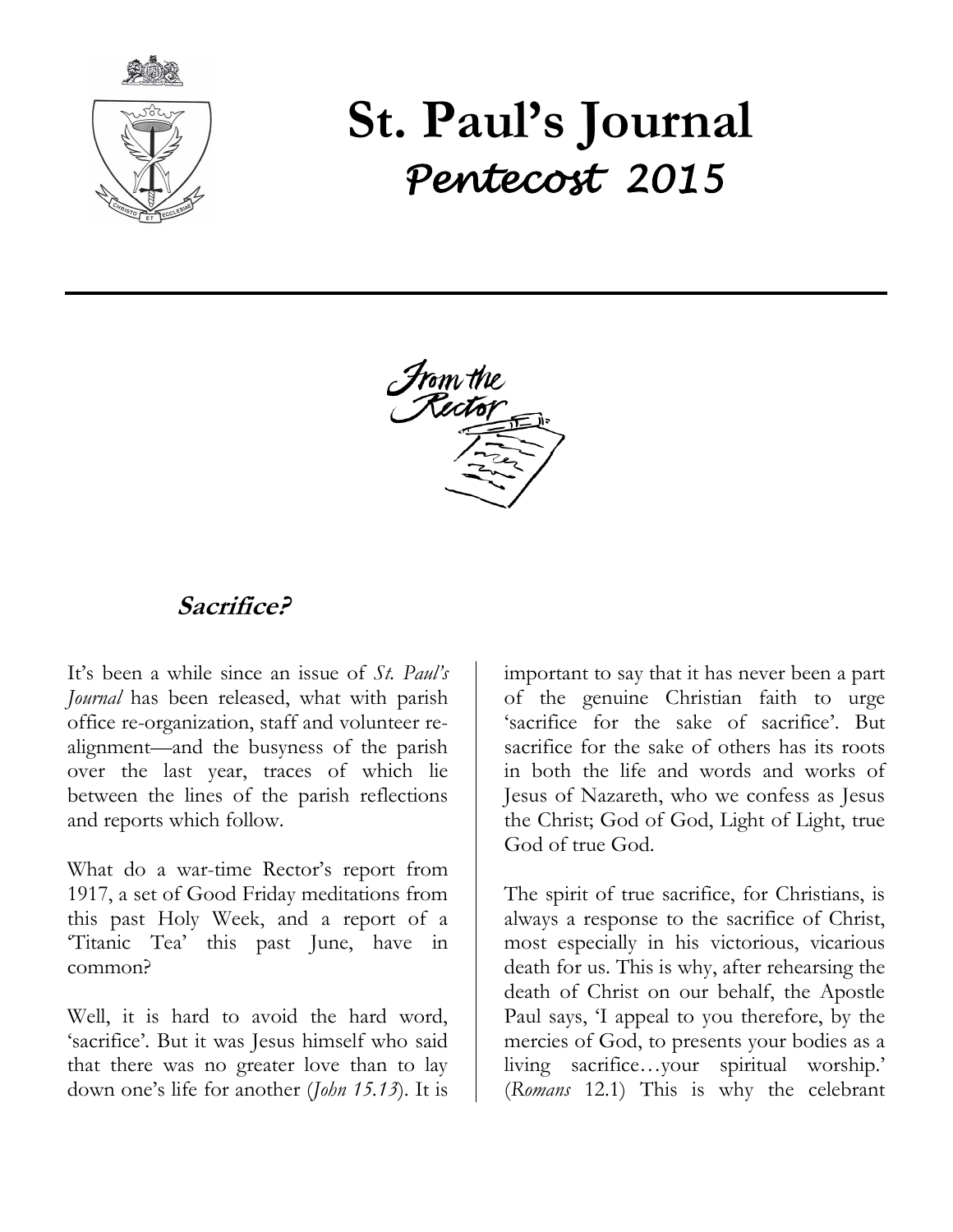prays, in one of our liturgies, after rehearsing Christ's sacrifice 'once offered', that God 'accept this our sacrifice of *praise and thanksgiving.*' It is why the whole congregation says together, a little later in response: 'And here we offer and present unto [you], O Lord, ourselves, our souls and bodies, to be a reasonable, holy, and living sacrifice unto [you].' And it is why in the wonderful words of *Morning Prayer* we speak of worship extending into the rest of our lives: 'that we show forth [your] praise not only with our lips, but in our lives.' Sacrifice begins in our worship of Jesus Christ; it extends beyond these pages that follow into our *Gospel* mission to the rest of the world.

*Paul Friesen*



#### **St. Paul's Yearbook 1915: excerpts from The Eighth Rector's Nineteenth Report**

"It is always a high spiritual privilege to offer thanks to God for His blessing and His grace. And this surely is our bounden duty in connection with the work of this great parish, which everywhere bears evidence of the loving and gracious care which God in His mercy has vouchsafed to us. We may well thank God and take courage.

The year 1915 is one which while the world lasts, will stand out in history, as a time of great stress and strain on account of the vast world-war which filled every moment of its time. Our Empire called to the defence of liberty and freedom against tyranny and oppression rose with God's blessing to the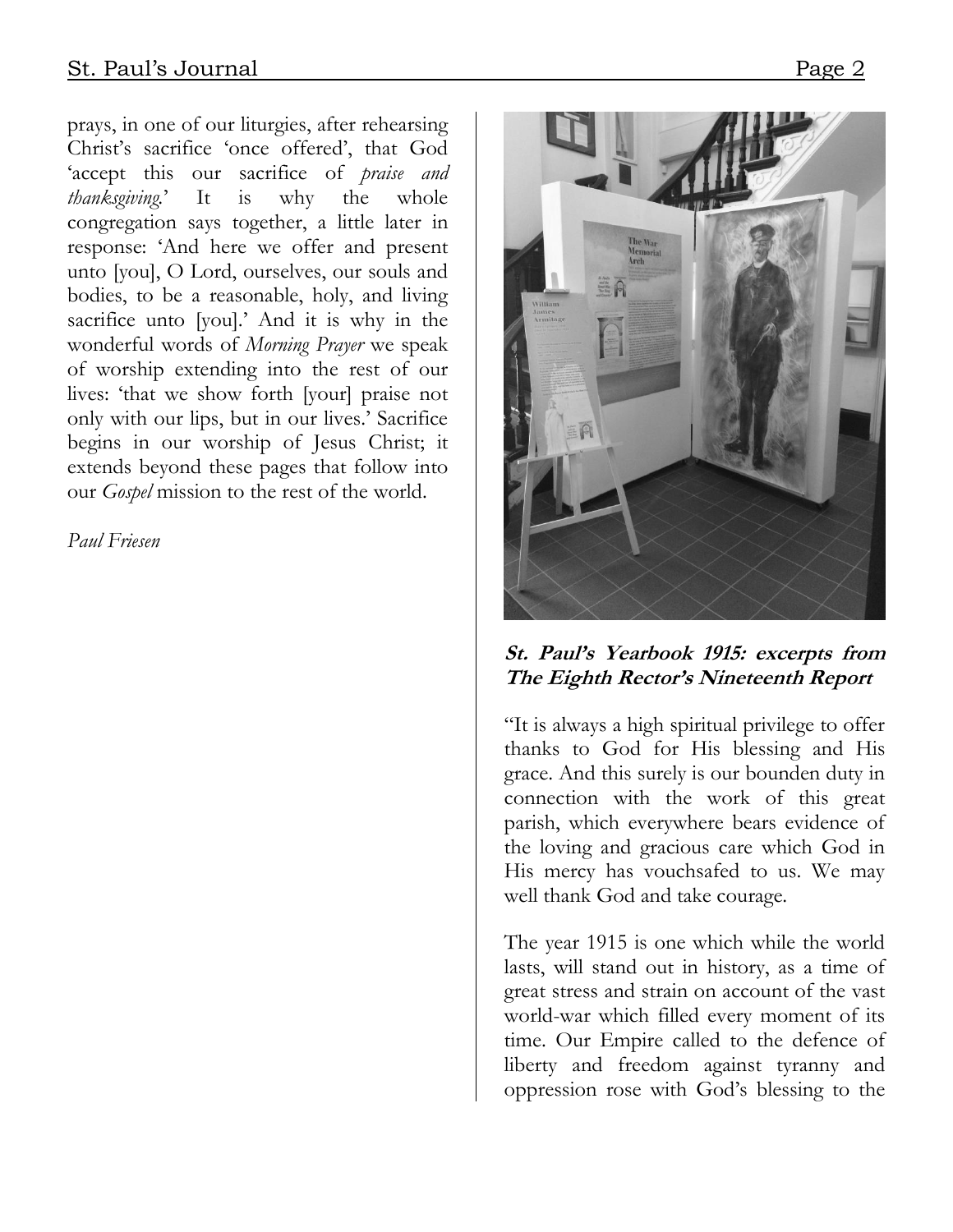supreme heights of sacrifice, risking all, and giving all, standing ready to perish rather than allow the enemies of truth and righteousness to triumph. Canada has made an enviable name by the willing offering of her sons for service, and by the splendid devotion of our brave Canadians in the field of action. They have upheld with magnificent courage and splendid selfsacrifice the noblest traditions of our Empire.

Old St. Paul's has so long been associated with the Naval and Military forces, that it is natural for her sons to respond to duty's call. The services of our Church minister to the highest patriotism. We live and labour in an atmosphere surcharged with loyalty to King and country. It is not surprising then, to find that St. Paul's has given such a long list of devoted men to both services. And I question if any other Church in the Dominion could show such a high proportion of well qualified and specially trained men as those who have gone forth form St. Pal's for active service. The proportion of officers is very high. The number of Serjeant- Majors and serjeants of training and experience is noteworthy. While the rank and file is made up of as fine a type of men as ever marched under the standard of our King. The large enlistment makes a heavy draft upon our own forces in Church work, for some of our most valued and useful workers are in active service leaving vacant places it is most difficult to fill. And one class alone in the Sunday School, wellcalled 'The Loyal Workers' has given over forty members to the service of King and Country.

The duties of the Rector, always heavy enough, have been greatly increased by the War. Three years ago the committee of the General Synod called me to the office of Secretary of the Committee on Prayer Book Adaptation and Enrichment, an office involving much labour and of the most difficult and exacting character. At the outbreak of the War, as Chaplain of the 66th Regiment, I was called out to active service, with it consequent duties of Church Parades at Headquarters at York Redoubt, and also at Chain Lake Camp; while from week to week visits had to be made at all the centres of activity in the western command, as well as on patients in the Military Hospital. This work has all appealed to me with special force, and has been to me a perpetual source of delight. And while I have made every effort to keep up my work as your Rector, I am conscious that many duties have been left undone. I must therefore thank you for your great consideration in overlooking all my shortcomings in this particular and can only plead that I have endeavoured to do my best under all circumstances."

"The opening of our two Mission halls to the Sailors and Soldiers on this Station has proven to be a wise movement, meeting at once a great need, and affording an opportunity of bringing good influence to bear upon our brave men who are upholding the cause of justice and right under the banner of our King. There has been a good attendance and the efforts put forth for the comfort of the men, and the recreations provided have been warmly appreciated."

*The Rev'd Dr. William J. Armitage Rector, 1897-1929*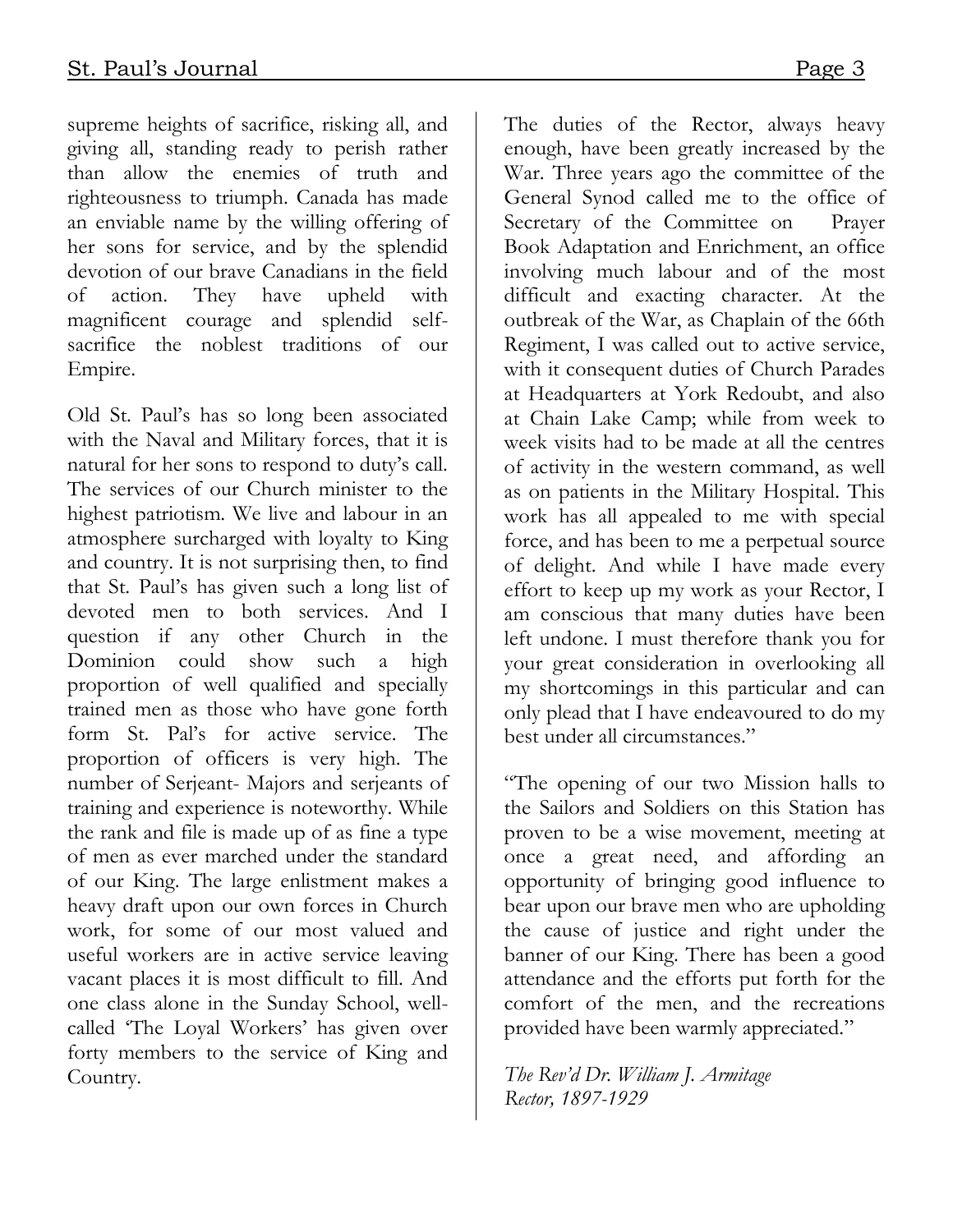# **Parish Worship at St. Paul's**

#### **Good Friday Meditations: 10 April 2015**

#### **Dawn Henwood: "Father, forgive them."**

Sometimes when I read the Bible I feel as if I'm watching one of those silent black-andwhite films in which people move jerkily and too quickly, Charlie Chaplin style. Scripture is just so succinct that sometimes the stories feel almost rushed to me.

Take Luke's account of Jesus's execution: "Two other men, both criminals, were also led out with [Jesus] to be executed. When they came to the place called the Skull, there they crucified him, along with the criminals—one on his right, the other on his left." We get just three short syllables—the word "crucified"—to sum up the tortuous nailing of a live body to a wooden cross.

"Crucify," it seems to me, is a kind of technical jargon—a word created to signify and to contain a cruel technology of death. It's far too easy, especially in the Protestant tradition, to skim over the word quickly without recognizing all it implies. Good Friday forces us to slow down, to manually reel out the film strip so we can take in the crucifixion story at its true pace and realize its true depth.

To do that also involves confronting another word that too often functions as jargon: forgiveness. Within the church, it's so easy for us to speak almost glibly about it, without realizing what it actually means to live as a forgiven person.

What does forgiveness really mean? I'm not even an amateur theologian, so I'm left struggling for synonyms and metaphors from my personal experience. I have one of each to offer to you today.

I'll start with the synonym, which comes from my experience with a prolonged bout of mental illness: "radical acceptance." In the jargon of the mental health community, "radical acceptance" means accepting that illness is part of life and that brain chemistry does not determine worth. People with chronic depression, people with schizophrenia, people with bipolar disorder we will always have with us, and "radical acceptance" means loving them as they are, not as we wish they could be. (And radical acceptance applies to ourselves as well as to others.)

This, it seems to me, is Jesus's message from the cross. "Father, forgive them," he simply says—not, "Father, forgive them; they're just not on their best behaviour today" or "Father, forgive them; they will be better behaved tomorrow." Radical acceptance means that God's love extends to us from the cross to exactly where we stand.

But, boy, radical acceptance can be hard to accept. Because who wants to really be the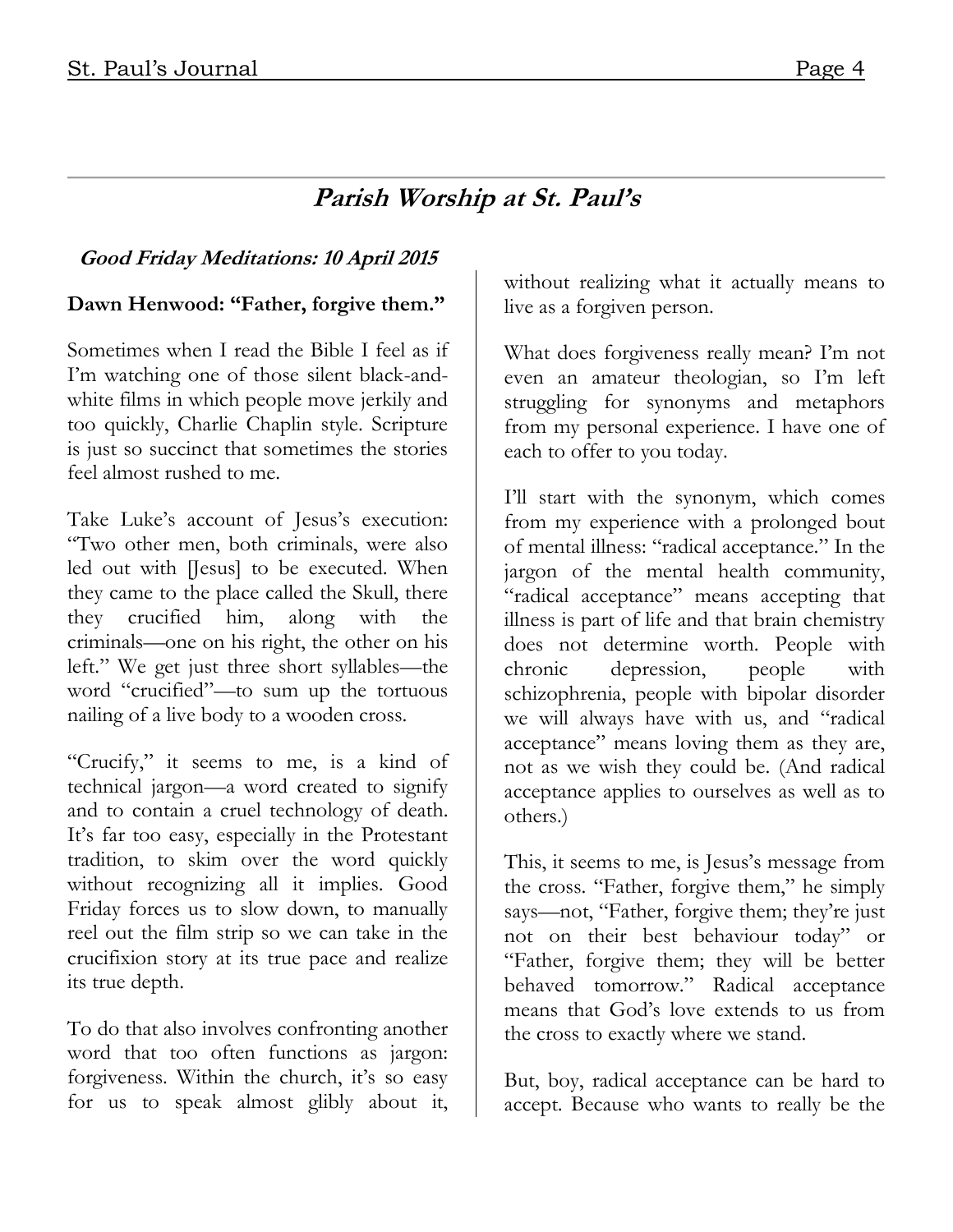kind of person who needs it? It's much more satisfying to think of ourselves as basically good people who occasionally slip up than to acknowledge that we are just as much in need of forgiveness as were the two thieves crucified alongside Christ.

For me, a powerful metaphor for radical acceptance, for forgiveness, comes through in the parable of the Good Samaritan. It's a metaphor that came to me at a time when I was greatly distressed but finally starting to recover from depression.

Depression, of course, slows the world down—and it slowed down my reading of the parable so that on this day I'm thinking of I felt I was seeing the action almost in slow-motion, and as if I were in the midst of it. You remember how the parable begins, I'm sure: "A man was going down from Jerusalem to Jericho, when he fell into the hands of robbers. They stripped him of his clothes, beat him and went away, leaving him half-dead."

Now, most times when I've heard or read this story, I've skimmed quickly over this part because it's really just the set-up for the main action. The man who's attacked has no name, no occupation, no ethnic identity. We know less about him than we do about the other characters in the story. He could be anyone.

But I had not realized he could be me.

I'd been used to viewing the parable of the Good Samaritan as a story about how to love or as a scolding about failing to love. But I had not seen it as a story about the

need for love, about brokenness and pain and the experience of grace. Until the moment when I saw myself in the man lying by the side of the road, exposed and bleeding, I could not really appreciate what it means to accept God's grace, the grace shown by the Good Samaritan and summed up in those three words from the cross, "Father, Forgive them."

Most of us put up a lot of defences against God's forgiveness, defences that prevent us from living as the healed and healing people God means us to be. I think the Episcopal scholar William Countryman has some wise words for us as we listen today to Christ's voice to us from the cross, and I'll close by sharing them with you:

The message of forgiveness says to us "Get over yourself!" Get over your goodness and your righteousness, if they threaten to keep you from full participation in your humanity. Get over your faults, your inadequacy, if they're what hold you back. Get over whatever it is that makes you self-obsessed, whatever makes you reject God's wooing of you, whatever makes you feel that you would rather not go into the party, whatever makes you feel like you belong to some separate and superior race of beings, whatever makes you feel like an eternal victim, whatever keeps you from living a real human life, whatever makes you imagine that there's something in this world more important and more fundamental than love.

#### **Good Friday Meditations: 10 April 2015**

**Gordon Flowerdew: "Today you will be with me in Paradise."**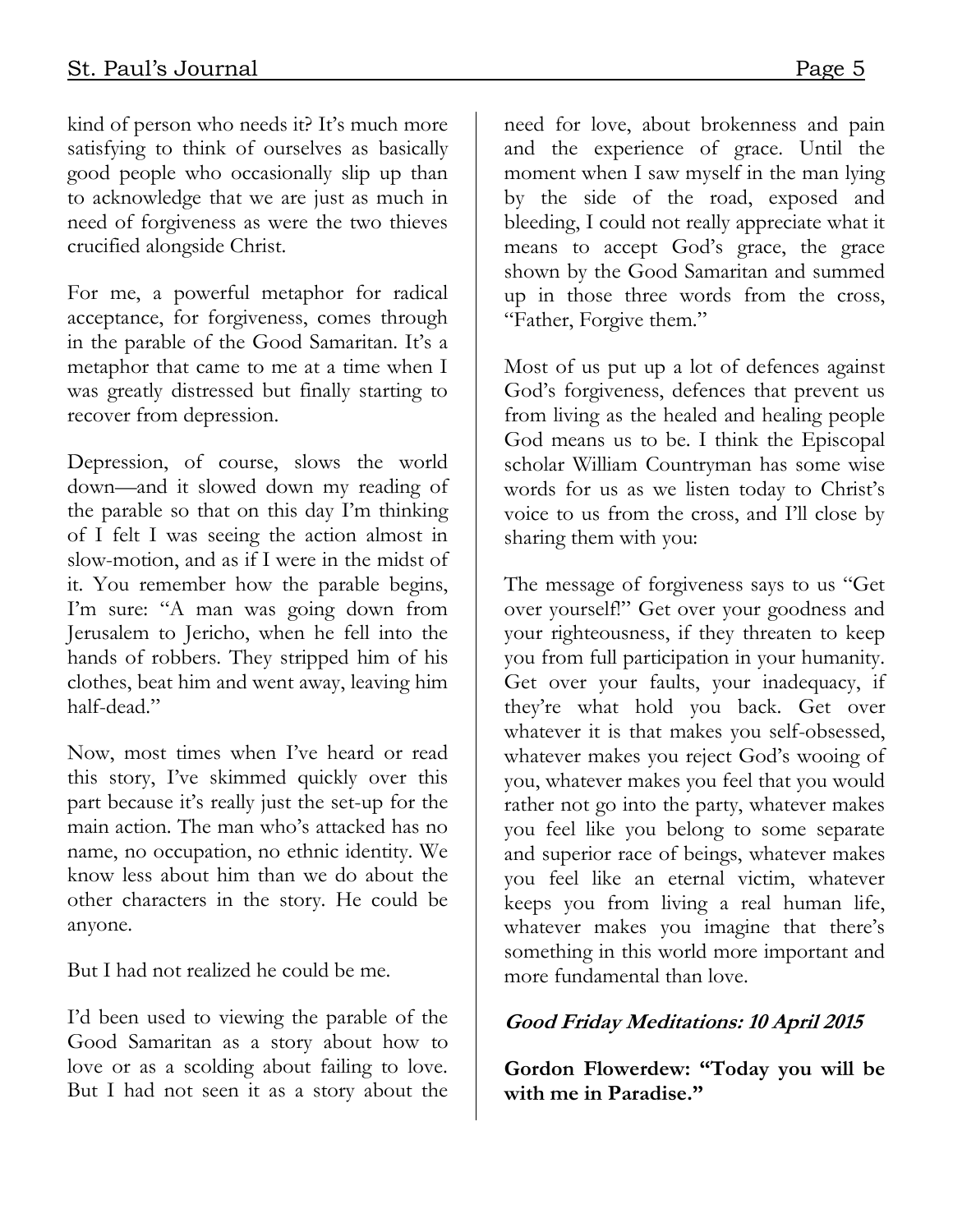One of the criminals who was crucified along with Jesus hurled insults at him: "Aren't you the Messiah? Save yourself and us!" But the other criminal rebuked him. "Don't you fear God, since you are under the same death sentence? We are punished justly, for we are getting what our deeds deserve. But this man has done nothing wrong." Then he said, "Jesus, remember me when you come into your kingdom."

Jesus answered him, "Truly I tell you, today you will be with me in paradise."

Which of the many characters in the Easter story describes the role that we are playing today? What is our individual and collective role in history? Am I one of the Roman soldiers, eager to divide up the spoils of Jesus's clothing? Do I make fun of those who are a little different? Am I a bully? Am I one of the lofty Sanhedrin priests, hypocritical? Am I one of the thieves crucified alongside Jesus? If so, am I the repentant thief, or am I the thief who never took the trouble to listen to what Jesus had to say, who never took the trouble to explore the possibility that there might be some truth to his claims? Are you one of the disciples? Which one? Scared as hell? Brazen and headstrong but not really thinking what you say? Are you a doubting Thomas? Am I Judas, obsessed with money-money-money which I relentlessly pursue regardless of whether it means that another person suffers innocently as a consequence? Are you one of the women in the story? The women are identified as compassionate, emotional, and practical. Perhaps they were not as innocent as they are portrayed in the account. Are we mere

bystanders, watching the world go by. Doing nothing very much about it. Driving our cars. Flowing with the tide.

We all play a role in the Easter story. We are all on a journey with destinies; destinies that in one sense are shared and in another sense are individual. If we work together, we can benefit from our mutual support, encouragement and shared knowledge. We are fellow travellers and we can make a difference, although it might not always appear so.

"Today you will be with me in Paradise." Just what do we know about Paradise? A nice place, for sure. Will there be a social hierarchy. If so, will it be similar to the social hierarchy here on earth? In Mark's gospel (10:31) we read: Many who are first will be last. It doesn't say "All" but it does say "Many". One of my favourite verses in scripture is in Paul's first epistle to the Corinthians (13:12). I will insert a few extra words reflecting my personal interpretation but in essence I think Paul's understanding of paradise is as follows. He writes: For now we see [God and all things] through a glass, darkly, but then [when we get to Paradise, we shall see God] face to face. Now I know in part; but then I shall know, even as I am known.

I'm a great believer in science. When there's something I don't understand, I try to explain it from a science perspective. I'm one of those geeks [?] who believes that unexplainable biblical phenomena are manifestations of our limited knowledge of the physical world. Just as our understanding of God is like peering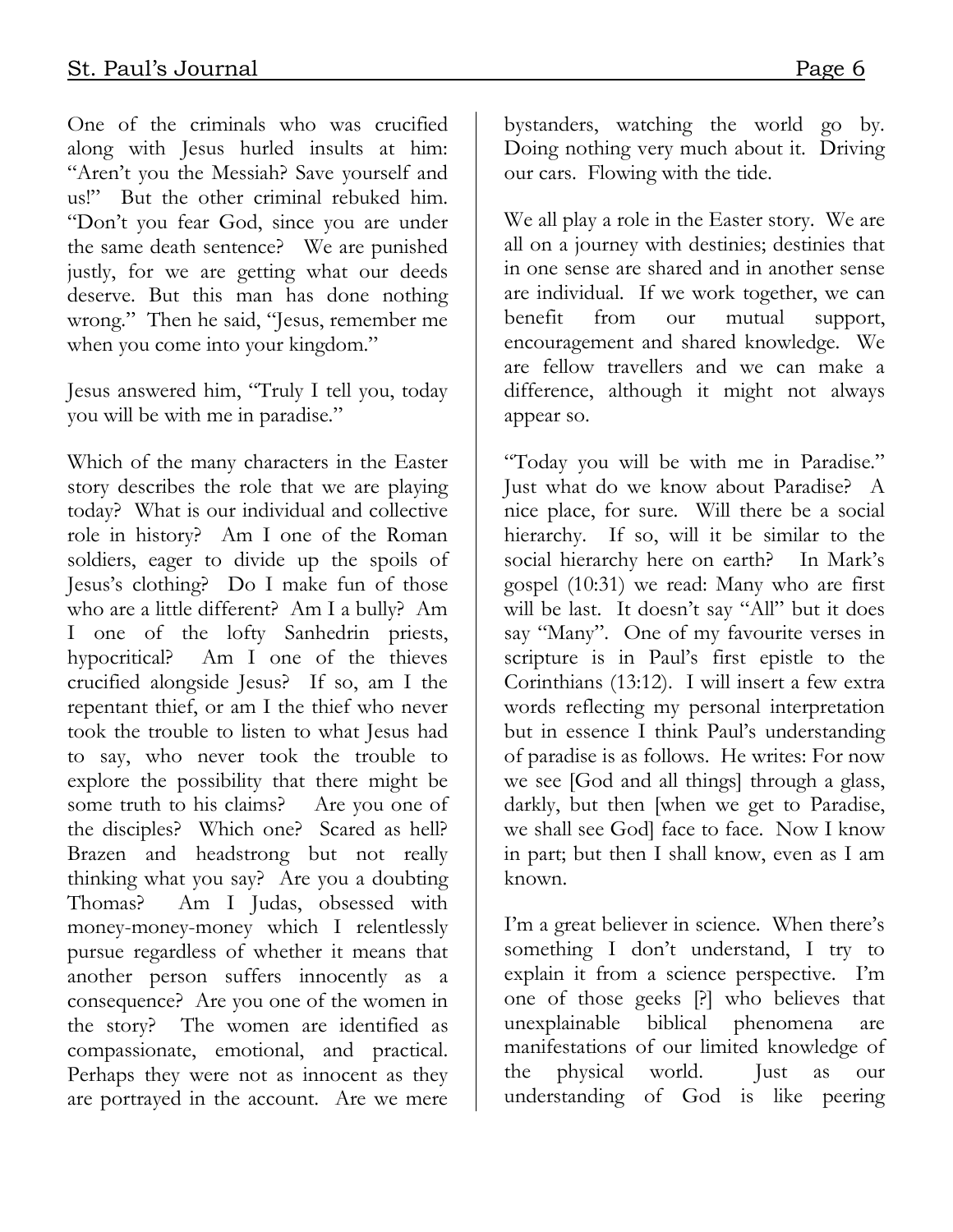through a glass darkly, our knowledge of science also resembles peering through a glass darkly. At every point in history we have marvelled at our science knowledge. What we have been slow to realize is that our knowledge has always been and always will be finite: like a drop in an infinite bucket. While biblical miracles were miraculous in terms of their timing, plausible science-based explanations have been proposed. I'm thinking of rainbows, objects in the sky that illuminate our days and our nights, various physical phenomena that enabled the Israelites to flee the Egyptians, survive in a desert, and that guided them towards Mount Sinai. As far as I am concerned, Christian theology and science are 100% compatible. While some Christian tenets that originated through human ignorance may need to be debunked, it would not surprise me if by the end of time, which might not be so far away, all aspects of the story of Christianity that we currently accept on faith will ultimately prove to be consistent with science, even including such things as the virgin birth, the divinity of Christ, and salvation through his death.

"Today you will be with me in Paradise." Many years ago, John Newton delivered a sermon here at St. Paul's, part of which has stuck in my mind ever since. He was talking about death and what happens after death. Not an easy sermon topic from the perspective of a priest's personal experiences because none of us (or at least no one that I know, other than Jesus himself) has crossed over and returned to tell us what it is like on the other side. We can talk about what God has done in our lives here on earth. But after we die? We only know what Jesus told

us, or what we read in the book of Revelation.

In his sermon many years ago, John Newton described a popular conception of death in which the soul is released from the human body like a canary released from the captivity of its cage and flying away to canary Paradise, perhaps a warm temperate climate. After the winter we've been having, I love that image. It struck me as a wonderful romantic and blissful metaphor of what death will be like. At the time I was eager, and still would be today, to embrace the notion of my body returning to dust while my soul ascended to Paradise like a canary released from its cage. Imagine my dismay when John then told us that there was no scriptural basis for such an image. A few days later, at Kejimkujik Park, I asked him if he had an alternative image that I could use and that was more scripturally based. He spent a good half hour trying to help me understand how he envisioned Paradise, as described in the Bible. Unfortunately for me, it was at an intellectual level that was way too complicated for me to understand. The Book of Revelation is no children's storybook.

So here I am. Struggling with my cognitive limitations not just with regard to life after death, but also with regard to how we should relate to non-Christians, our involvement in politics, and what truly are the appropriate contemporary take-home messages in the anachronistic stories of political favouritism in the Old Testament. That's me. How about you? How about us? How are we doing as individuals, as a Church, and as a human race, in terms of accepting,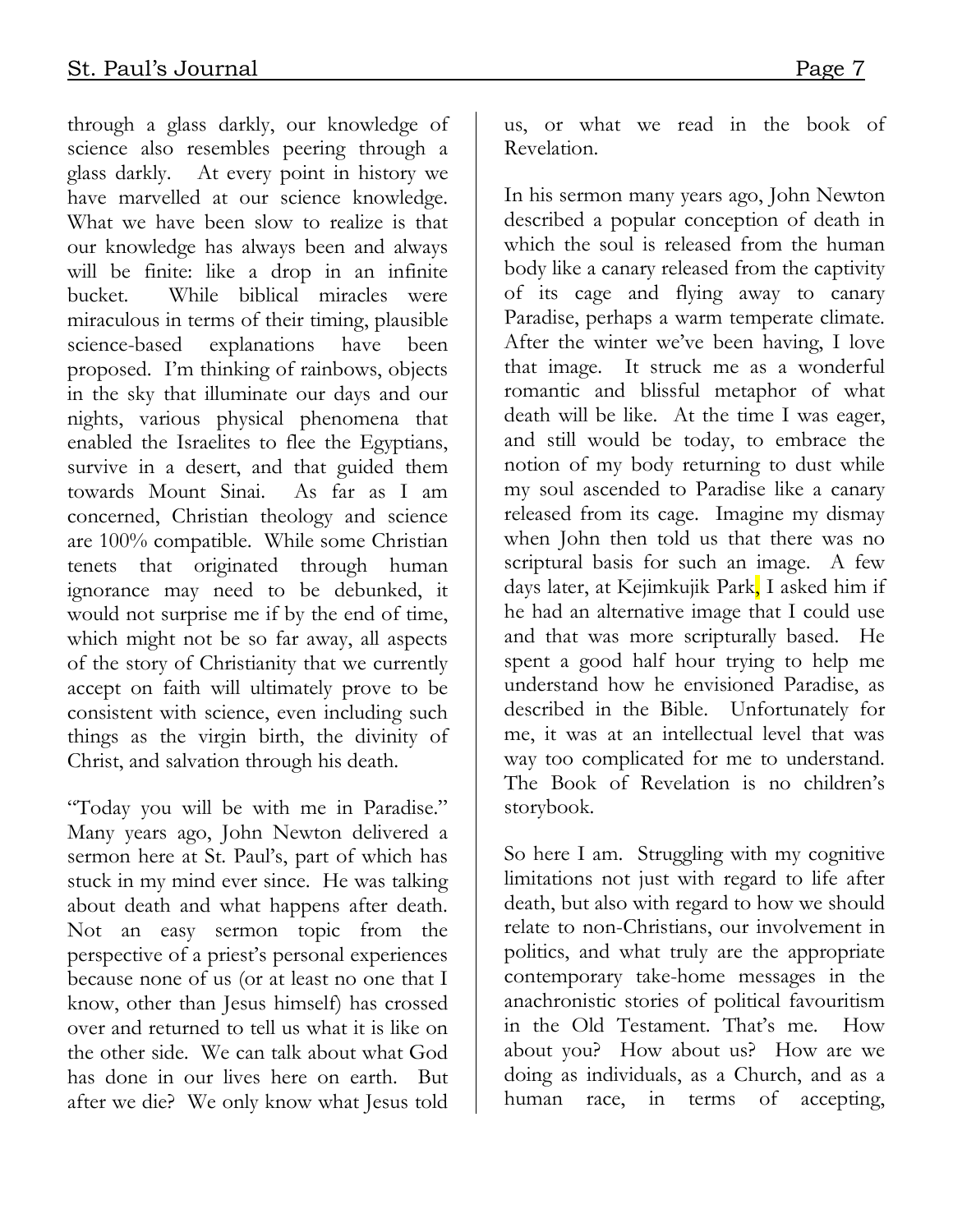cherishing, acting upon, interpreting for the benefit of others, Jesus's supreme sacrifice, his gift of eternal life, undeserved?

#### **Good Friday Meditations: 10 April 2015**

#### **Olive Swinski: "Woman, here is your son."**

The words that Simeon speaks in this passage are those of a dying man. Simeon was a prophet who was told that he would not die until he saw the messiah. So, when Jesus enters the temple with his mother, Simeon recognizes Jesus as the messiah and states what Jesus will do and that he, himself can now die. When I first began to read this passage, I immediately recognized it. A few summers ago I had the opportunity to work at an Episcopal camp where each morning we would say Morning Prayer or have the Eucharist and in the evening we would have compline. If you were to live in a monastery, there would be different services throughout the day, the last of which is compline, which happens right before you go to bed. Compline is a quiet service, where at the end, Simeon's words are said. Since I had said compline every night for an entire summer, I had become very familiar with Simeon's last words. With my familiarity, however, I forgot that the passage does not end there.

After Simeon has his revelation, he turns and speaks to Joseph and Mary and Simeon directly tells Mary the Jesus's missionary work will "pierce her heart with a sword." Although these are Simeon's last words, this is the first time that Mary really finds out about the life that Jesus will lead. Mary did

hear from the angel Gabriel, but this is the first time that Mary hears from a human source what Jesus' life will be like. With children and babies in particular, we tend to think that their lives are filled with hope and promise. Jesus as a child still holds all of that promise; however, Mary knows that his life has death written into it from the beginning.

Jesus is also aware of his fate. He knows from the beginning that he has a divine mission and that part of it includes his death. As a concept, this is easy to understand, but as Jesus gets closer to his death, the human implications of him dying become more prominent. Jesus is both divine and human, but I find that Jesus' divinity and humanity are on a gradient. I find that at times, Jesus allows his human side to really shine. One particular example of this is when Jesus says "Woman, here is your son." At first I thought that Jesus was talking to Mary and saying that here he was, on the cross. However, when you look at the context, Jesus is talking to one of his disciple (most probably John), and tells Mary that this man is her son, and then he turns to John and tells him that Mary is his mother. After this introduction, John takes care of Mary.

At this time, most likely Joseph is gone, meaning that Mary is a widow, and most likely Jesus (the oldest son's) responsibility. By transferring his responsibility of his mother to his friend, Jesus, in some of his last words, is taking care of Mary. In its most basic form, a son who is about to die is making sure that his mom will be ok once he is gone. This is an extremely human act.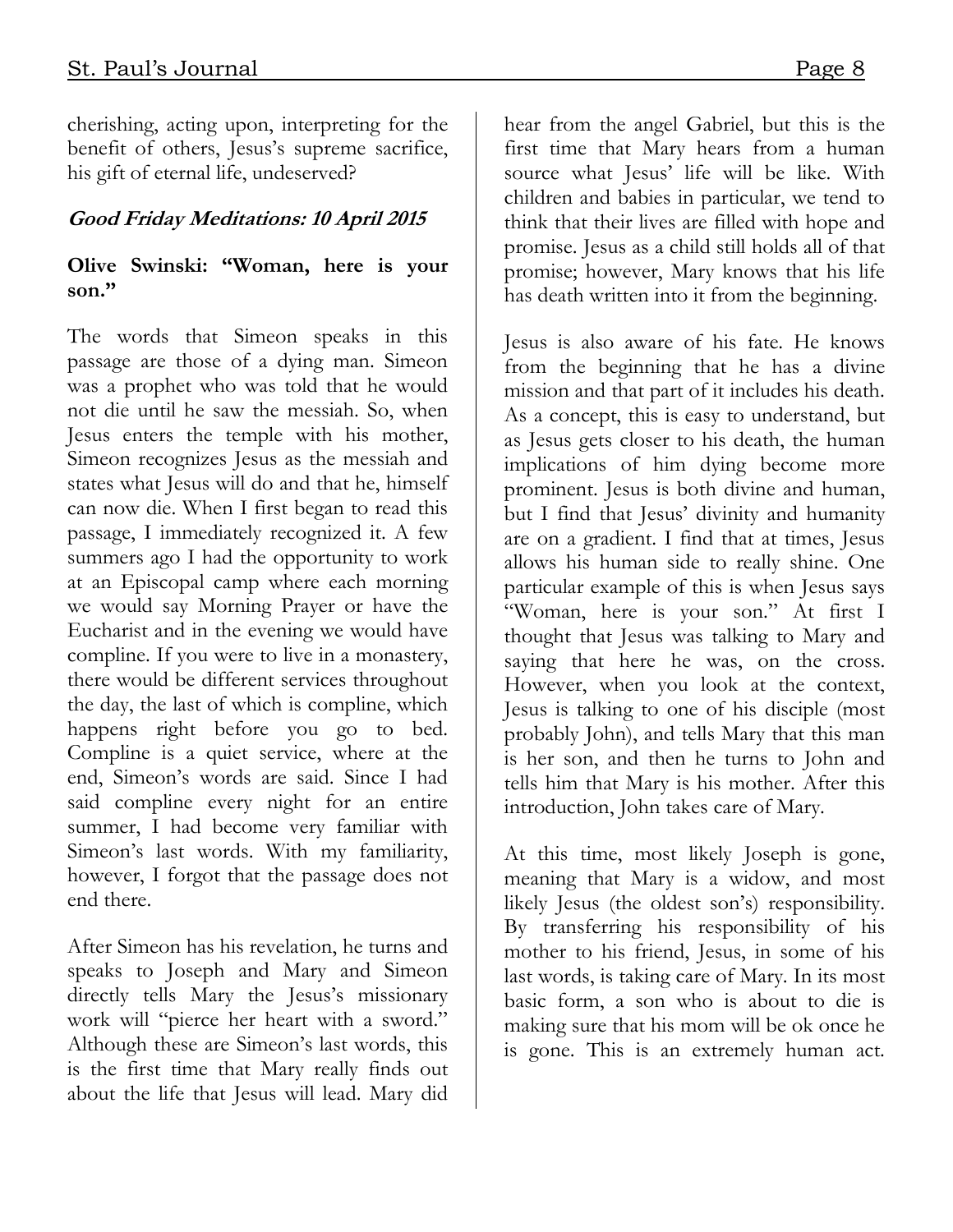What does this act say about Jesus? I find that Jesus is not only more relatable when he is being more human than divine, but also that he is an exceptional example of what we should aspire to be. By taking care of his mom, Jesus points to the love and compassion that is within most parent-child relationships. I am not a parent, so I can't really relate with Mary, but I am a child, and therefore I can relate with Jesus. At this point in my life, I am making that transition from a child being taken care of by their parent to a child taking care of their parent. Responsibility comes along with growing up, and the responsibility one has to their parents just increases as times goes on. Knowing that even as he is on the cross Jesus still takes care of his mom, sets for us an example of how we should treat our parents and those we care about.

#### **Good Friday Meditations: 10 April 2015**

#### **Peggy Toole: "My God, My God - Why Hast Thou Forsaken Me!"**

These are not gentle words. This is a call of a son to his father. Of Man to his Creator. We are not invited into the moment - we are observers only.

This is the Universal Cry for help that has been heard since the beginning of time. It can be the cry of one man or it may be the cry of a nation. It is phrased as a question.... but it is more a prayer. It cannot but be intensely personal. It is the razor sharp call that banishes any illusion of personal power and which transfers the ability to endure to a power greater than any one person or group of people. These words spoken from the

cross are ones of isolation and a wakening to reality.

It is a cry of NEED... which rises and will continue to rise to the Heavens... acknowledging the Supremacy of God. IT IS THE CALL OF THE SPIRIT ASKING FOR HELP.

Not a cry of despair, not even one of abandonment, but one of CONFIDENCE that affirms there is a path we can find, there is a prayer which we can raise, a voice which shall answer.

One of the wonders of our Christian faith is that it allows us to make our own choices. However, we all recognize that the responsibility rests with us to find a reasonable path to reach our goals and to fulfill our destiny, whatever we deem it to be. In childhood, when we need help, we call on our parents, defining not only our dependency, but also defining the responsibility that our parents have accepted in giving us a family environment in which to dwell. It sometimes takes a lifetime to realize how much we are indebted to good parents.

Eventually we must make the ultimate choices, nurtured by the strengths of our parents, the opportunities that have opened to us and their dedication to our well being.

We are all born in the image of God which our Faith leads us to acknowledge.

That nucleus within each of us that is a part of God develops as we take on responsibility for our own growth and recognize our deep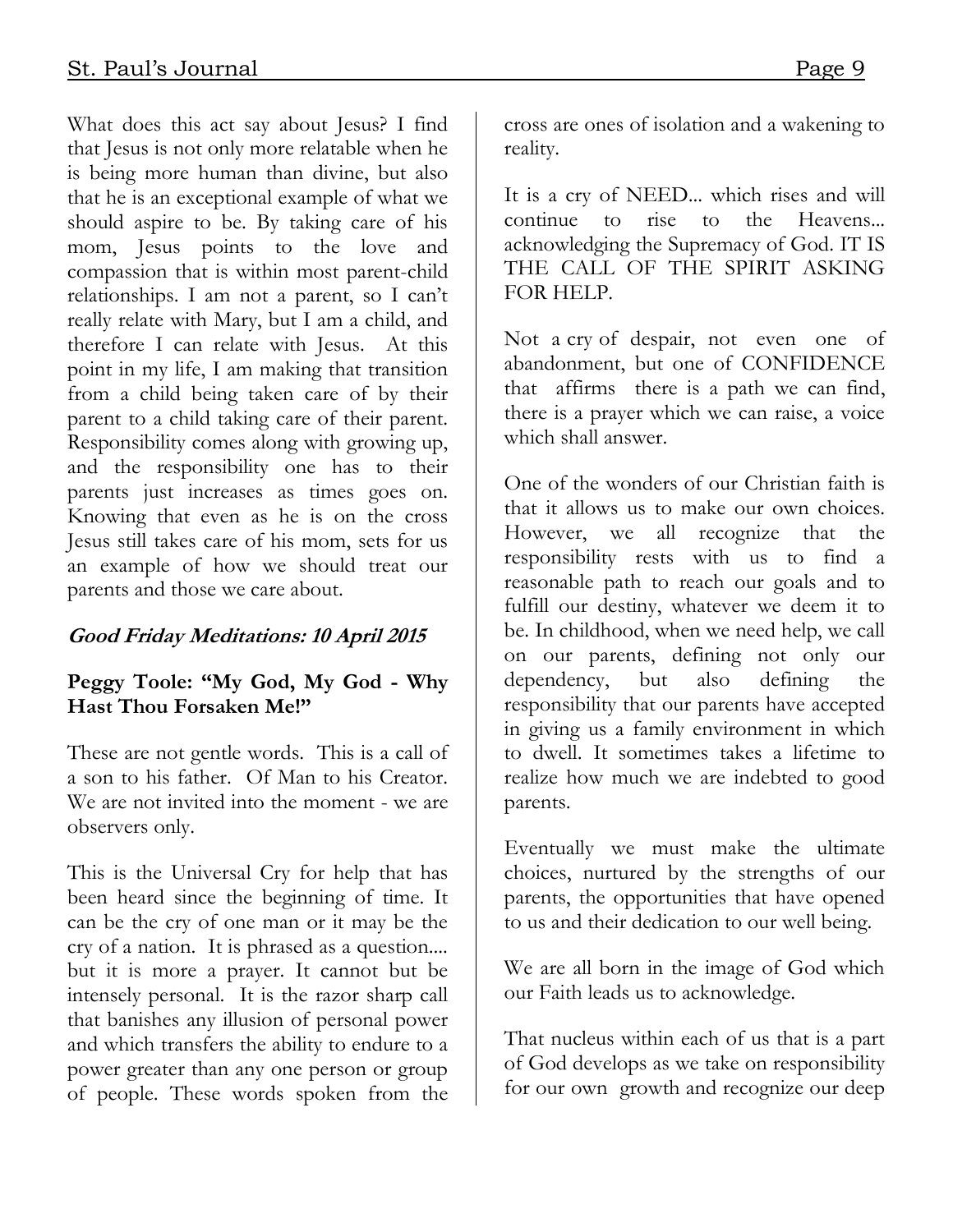spirituality. We do grow and that is good....... but the aura of self-sufficiency is somewhat an illusion and subject to indecision and failure.

There comes the crossroads when we seem to lose our way or are overwhelmed with burdens too heavy for our strength to sustain. Our faith permits us to seek help from a higher power.

Who has not called on God when we seem overwhelmed ....and who has not received an answer?

No one who asked has ever been refused.

The answers are as diverse as the questions and depend on how we listen and what we choose to hear... how close we are to the cross and where we stand can make the difference.

Life is in itself an individual journey. We choose, on our way, to find joy, renewal, sorrow, fulfillment, love or hate, beauty or bounty - much in proportion to how much we value each of these elements. This may be determined by our personal goals and our own self respect.

The end result of our enrichment and development will still be found inadequate to some of the tasks of living or dying. And so we ask again and again.

In prayer it is wise to quietly wait for the answer. The answer will come. It may be simply the still small voice of calm which sews up the ragged edges of our reason and once again allows us to function and to face

situations with faith and self control, encouraging us to use our own resources.

The ultimate answer may indeed NOT be fulfillment... but it may well be that most precious of all gifts - Hope.

This, the gift of HOPE, for me is the ultimate gift of the Cross.

#### **Good Friday Meditations: 10 April 2015**

#### **Derek Hounsell: "I am thirsty."**

We shall not cease from exploration And at the end of all our exploring We will arrive where we started And know the place for the first time.

#### T.S. Eliot

Our lives are full of activity, we rush here and there; little time for rest, to consider, to reflect. On this day, at this special time, let us journey once again to the Cross and meditate upon all it holds.

Let us prayerfully hear the familiar words, and seek understanding of God's intentions for us and the world.

Jesus said, "I thirst."

Our awareness of humanity, our physical nature enables us to enter into this moment. Jesus has experienced torture, both mental and physical abuse in extreme measure, and approaching death he knows the dark depth of sorrow and doubt. As we meditate, we feel his anguish. Yet even now, as N.T. Wright puts it, "There is Jesus, no longer desiring but still intending to do God's will."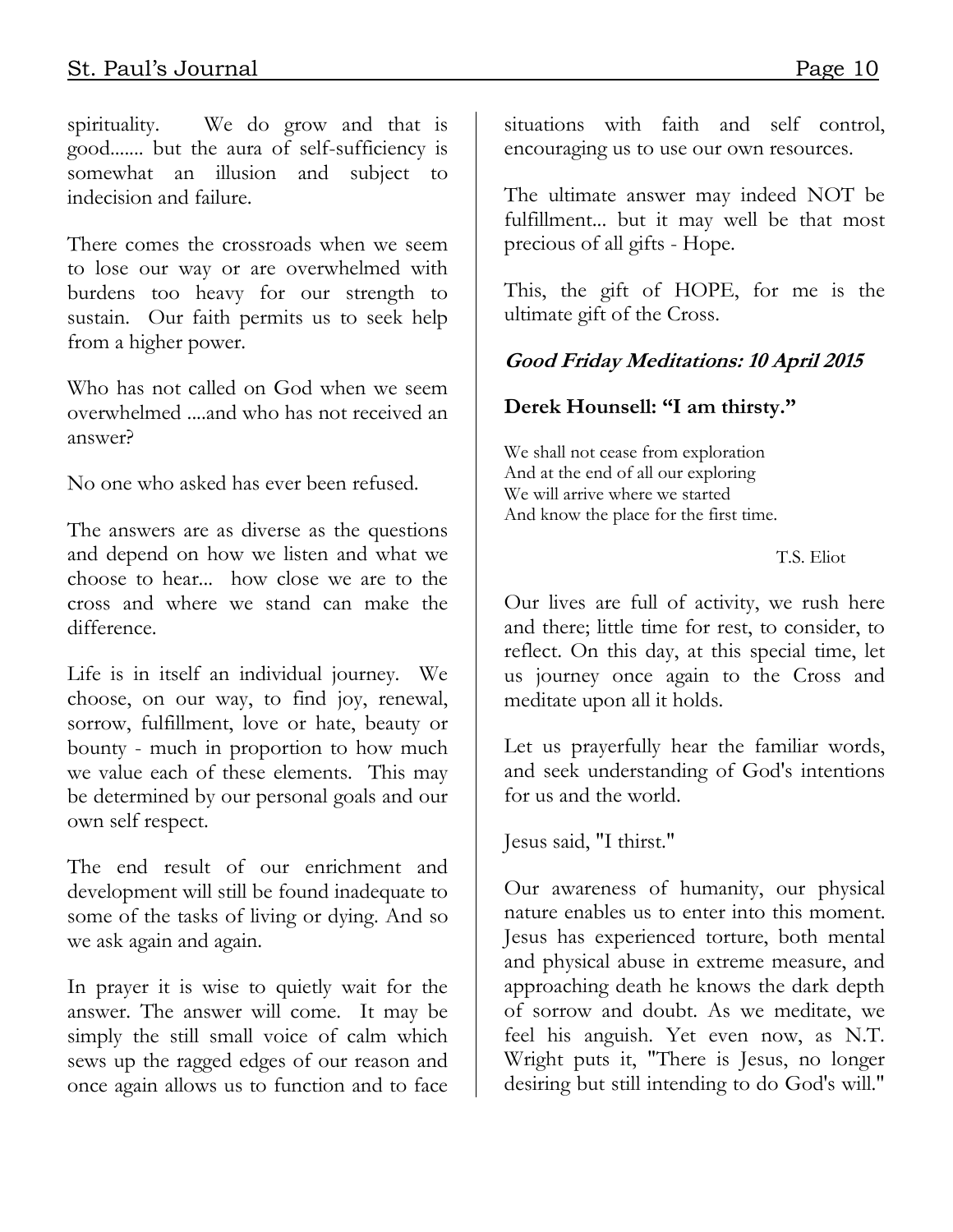Good Friday is just that - Good Friday because Jesus is not a failed Messiah, but triumphs, even on the cruel cross.

Jesus says, "I thirst."

His body longs for drink.

His soul is tormented as he thinks of the needs of the world,

And His Mission.

He was well aware of what many of his time considered their needs: the driving out of foreigners who controlled their land and their lives; the reform of the Temple where the leadership followed the wish and will of the Roman overlords. Many looked for a warrior king. In three short years, in word and deed, Jesus brought a different message, and called all people to share the life of God's intended kingdom - in peace and love.

Jesus said, "I thirst."

Interestingly, this particular phrase, in the NRSV translation, is found only in John. In one respect this is not surprising because water, the source of life and salvation, very much flows through John's gospel:

John 2. The wedding at Canaan - His first miracle, fully showing the change He brought.

John 3. The encounter with John the Baptist.

John 4. Woman of Samaria; where Jesus used the occasion to talk of "the living water." Those that drink of this water will be thirsty: Those that drink of the water I give will never be thirsty."

John 6. Jesus walks on water.

John 13. Jesus washes the disciples' feet what stronger message of how we should regard and treat each other.

And in John 19: "After this when Jesus knew all was finished, he said, (in order to fulfill the scripture), "I am thirsty." This moment was a fulfillment of the long foretold scriptures.

Jesus knew the scriptures. He knew this moment had to come. Perhaps reciting scriptures (psalms) made the cross bearable.

John, the Gospel writer, knew his scriptures. For both, Jesus and John, the moment of the cross is really not about approaching final, destructive death, but a climactic moment when Jesus, through God, approaches a mementos victory.

The sequence, the pattern of events was well written in Psalms. Consider ps. 69 - a prayer for deliverance from persecution which begins: "Save me O God for the waters have come up to my neck."

And ps.22, a plea for deliverance from suffering and hostility which begins: "My God, my God, why have you forsaken me?" Both these Psalms conclude with a cry of triumph, as in BCP p. 501 Ps. 22 (v.19-21 and v.27-31).

Jesus said, "I thirst."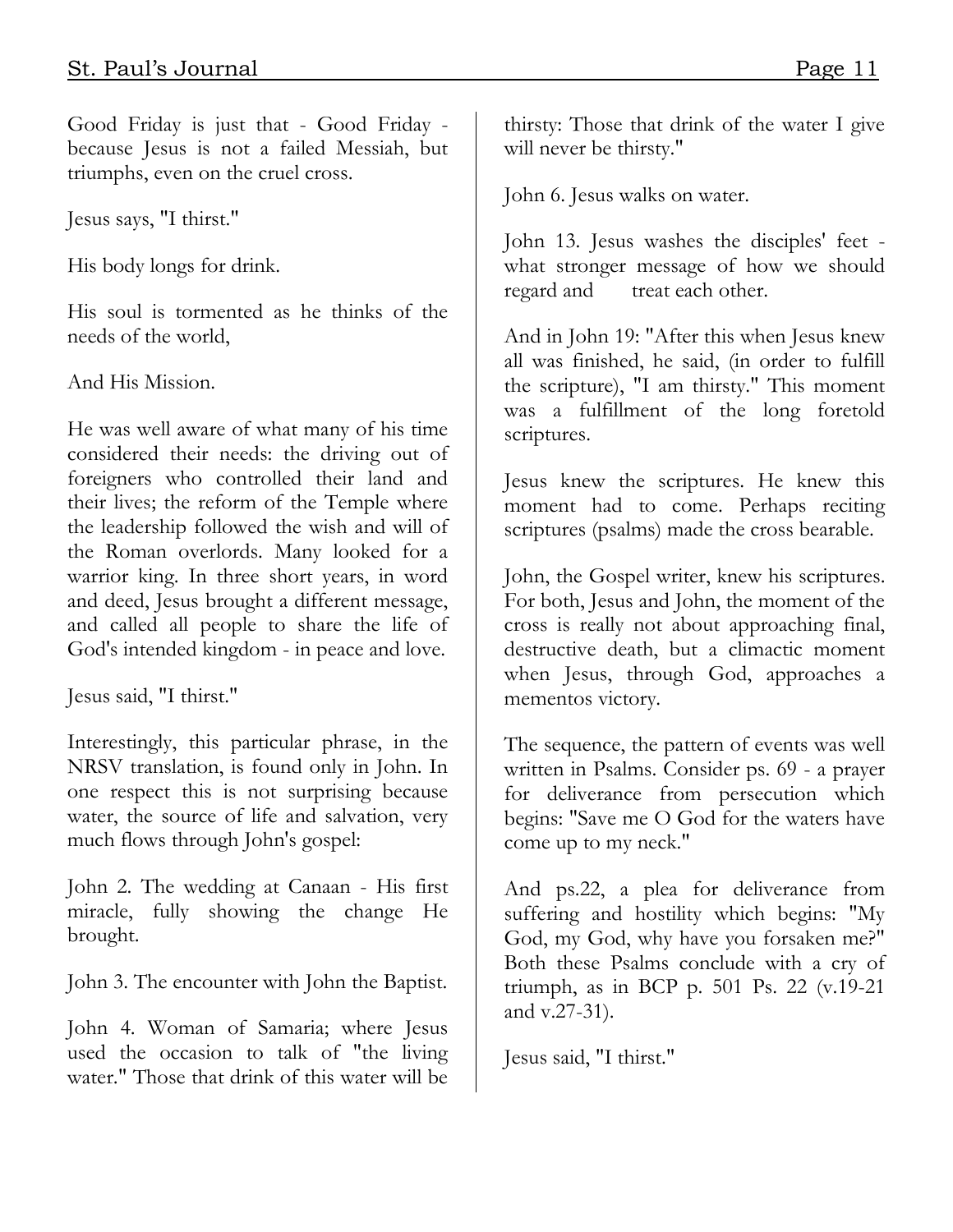The word thirst can imply loneliness, isolation and desolation.

Yet, throughout the Gospels we are reminded of the relationship between Jesus and his father, God - a relationship most evident in the context of prayer - and Jesus wishes us to know the value of prayer.

In John 11 v. 41 with his friend Lazarus already in the tomb he says: "Father I thank you for having heard me… but I have said this for the benefit of those around me."

Jesus prays; he encourages prayer. And not simply petitions. Recall his time away from the towns and crowds. Time for listening and reflection. The road to the cross was not a rushed, chance event. Jesus prays, hears and obeys:

John 16 v. 5: now I am going to Him who sent me.

John 17: Father the hour has come to glorify your son, so that your son may glorify you.

Later in the garden, while Peter sleeps. He prays fervently...that the hour might pass from him, but...When Jesus hung on the cross, there can be no doubt that God, as always, was present...and that Jesus was aware of the presence. In this context... I thirst." might very well be part of a prayer. "I thirst," and we might add, "but if it is your will."

May we seek to know and do God's will today, and all the days of our earthy lives.

We shall not cease from exploring

And at the end of our exploring

We will arrive where we started

And know the place for the first time.

T.S. Elliott

#### **Good Friday Meditations: 10 April 2015**

#### **Tom Sellers: "It is finished."**

It is finished. The immediate question arises – what is finished? When we think more than casually about finishing anything, we begin to realize that nothing in our human lives is ever really finished. Most of us have spent considerable periods this winter shovelling snow. We look forward to the last snowfall. Are we finished shovelling? Well, just temporarily – we will have snow again next winter. When spring is fully here we will get the lawnmower out and cut the grass regularly, perhaps even every 5 or 6 days when growth starts and then maybe every week or 10 days. Grass cutting will finish in the fall, but only until the next spring.

When someone dies, we can perhaps say more definitely "it is finished", but even then the influence of that person over family and friends in what they have said, done and believed continues – and so on. So, is anything ever finished?

Jesus said very definitely "It is finished". These words are found only in John's Gospel – John 19:30. In English it is three words but in the Greek it as only one word – an accounting term that means "paid in full". We have to ask what was paid in full? Jesus was declaring the debt owed to his Father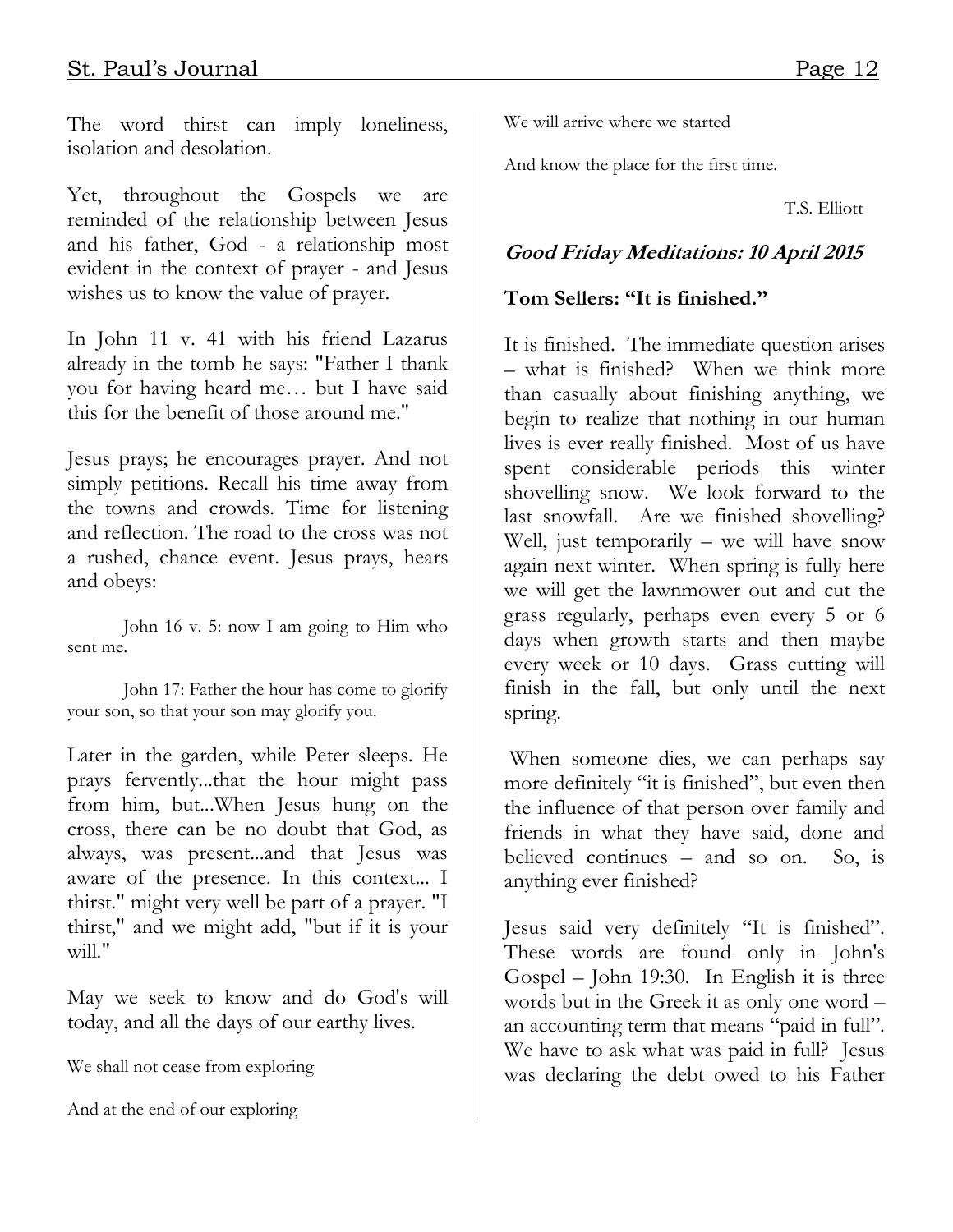was wiped away for ever – not His debt but the debt owed by mankind – the debt of sin.

In the Jewish faith, the high priest went into the holy of holies dressed up in the best of linen and covered with priceless stones and diamonds to beg forgiveness for the sins of his people once per year and for one nation. The high priest could be dead and replaced by another before the next year. Yet at the crucifixion we have one man staggering under the weight of the cross who is going to take all the grief and sin, not of one nation but of the whole world – and not once a year but once and for always.

When Jesus said "it is finished" he means he had eliminated the debt owed by mankind – the debt of sin. That which He had been sent to do was to provide atonement for the sins of all who would ever believe in Him and to reconcile sinful people to a holy God. Only God in the flesh could accomplish such a task. All the prophecies of Jesus life, ministry and death contained in the Old Testament were fulfilled and finished at the cross.

Most importantly the power of sin and Satan was finished. Jesus' finished work on the cross was the beginning of a new life for all who were once "dead in trespasses and sins" but who are now made alive in Christ.

"It is finished" - it is a shout of victory  $-$  the work you gave me to do, the mission you sent me to accomplish is finished.

#### **Good Friday Meditations: 10 April 2015**

#### **Bill Lord: "Father, into your hands I commit my spirit."**

This final cry that Jesus utters on the cross is, like the preceding six words, probably so familiar to most, if not all, of us that we may fail fully to comprehend its significance. In these next few minutes, therefore, I would like us to reflect upon it and, if possible, hear it afresh or as if for the first time.

The words that Jesus uses here are from Psalm 31 v. 5, viz, "Into your hands I commit my spirit; deliver me Lord, my faithful God". Immersed in the scriptures as Jesus was from his boyhood, and throughout his earthly life, it is not surprising that quotations from the psalms would spring naturally to his lips, especially in times of great stress. Indeed, throughout his ministry, beginning with his temptation by Satan in the desert, Jesus referred time and again to the Hebrew scriptures. They were as much a part of his life, and just as necessary to him, as food and drink. So here, as he prepares to give up his life on earth, he uses these familiar words from Psalm 31.

There are, however, as you probably noticed, a couple of small but significant differences between the verse and the words which Jesus uses.

First of all, Jesus prefaces his quotation with the word "Father" and secondly, he omits the latter half of the verse, "Deliver me Lord, my faithful God". I would like us to think about and reflect on these differences, and then consider what they might tell us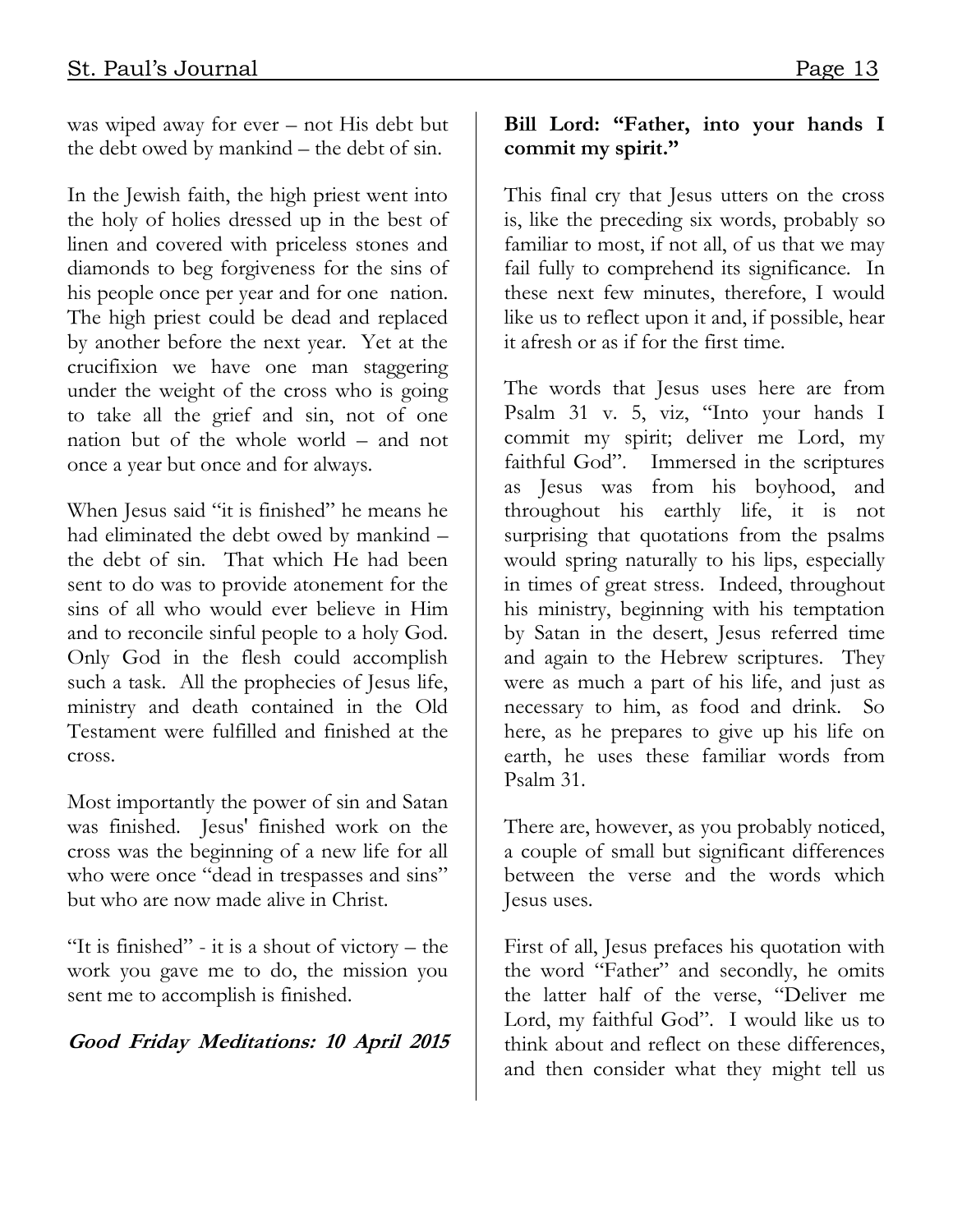about Jesus and, thus, our relationship to him and to God the Father.

To give some context and background to the psalm from which Jesus quotes we should note that, in all probability, it was written by David when he was being pursued by King Saul and his army, at grave risk of being captured and of even losing his life. However, despite the real and imminent danger in which he found himself, David placed his entire confidence in God's ability and willingness to deliver him from his enemies, and to keep him safe. Thus, when he penned the words, "Into your hands I commit my spirit", he was not thinking of his death but, rather, trusting his life to God's safe-keeping.

It's important to note that the psalmist doesn't address God as "Father"; in fact, it would never have occurred to him to do so. The notion of God as being a Father to his people can, of course, be found throughout the OT; however it was never used in the first person, e.g., as a child might address her father, 'Daddy'.

How much more personal, therefore, does the psalmist's statement of trust in a loving God become with the simple addition of the word 'Father'. It reveals the beautiful intimacy with the first person of the Godhead which Jesus enjoyed in eternity past, and which will never again be broken. It also speaks of an assurance of being accepted, of being welcomed home.

However, can we imagine the reaction of those surrounding the cross who heard Jesus cry out, 'Father'? For some, it confirmed

them in their conviction that he was a blasphemer, a heretic, who deserved to die. For a few others, however, there would surely have been the dawning realisation that the wonderful, mysterious, loving relationship that appeared to exist between this man hanging upon a cross and the Creator of the universe could, in some sense, be theirs also.

You may have noted that Jesus used the term 'Father' in the first and last words only. As we heard from Andrew, Jesus had earlier cried out, using words from another psalm, "My God, my God, why have you forsaken me?" Clearly, he had felt utterly abandoned; indeed, at that moment, in the extremity of his agony, Jesus may even have feared that his relationship with the Father, unbroken until now, was severed for ever. Perhaps this is why, for the first and only time recorded in Scripture, Jesus did not (perhaps could not?) address God as 'Father'.

But now, although still suffering the excruciating agony of crucifixion, Jesus recognizes that his obedience in accepting death on the cross has totally restored his relationship to his Father. Not that it had ever been truly broken; it was simply that, as the prophet Habbakuk had written 600 years earlier, God "is of purer eyes than to look upon evil". At that moment, therefore, God had been forced to turn his gaze away, as his beloved son Jesus became sin for us, i.e., took upon himself all our sins and paid the penalty for them.

And this is where we turn to the second significant difference; Jesus' omission of the latter half of Psalm 31:5, "Deliver me Lord,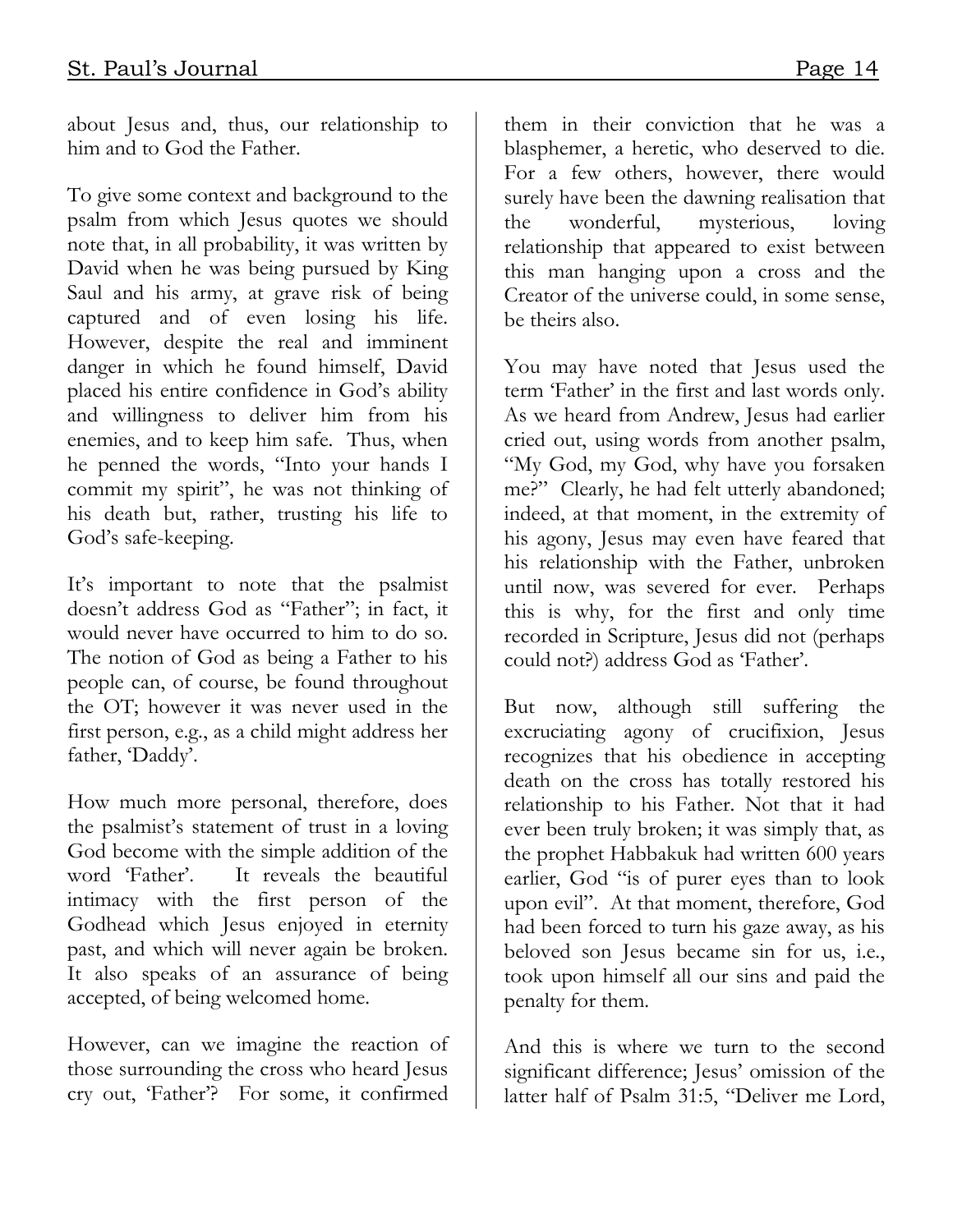my faithful God". Why would he not have quoted the verse in its entirety? Well, as we know, some twelve or so hours earlier, Jesus had prayed in the Garden of Gethsemane, "My Father, if it is possible, take this cup from me". We cannot begin to imagine the horror and revulsion with which Jesus contemplated his coming ordeal. How grateful we should be, therefore, that he continued his prayer with the words, "Yet not my will, but yours be done". He knew that, to bridge the gulf between God and humankind, and to restore the relationship which had been broken by sin, it was necessary that he sacrifice his life on the cross. So, unlike David, whose plea was that God would deliver him from those who were conspiring against him, Jesus faced them resolutely, in full knowledge of what awaited him.

Now, hours later, following the travesty of a trial and his resulting crucifixion, Jesus is about to enter into the presence of his Father. Remember that, even in these last few minutes on the cross, Jesus was still fully in control of events; the laying down of his life was absolutely self-determined! As he told the Pharisees at one point, "No one takes [my life] from me; I lay it down of my own free will … I have power to lay it down and power to take it up again". So then, having accomplished the work which God had given him to do on earth, Jesus called out, with confidence and complete trust, "Father, into your hands I commit my spirit" and gave up [Literally, 'breathed out'] his life. As one commentator has put it, 'This commending his spirit to his Father has been termed his entrance-greeting to heaven' … Jesus was going home!

So what does this mean for us? Well, if we have placed our trust in Christ, we can, like him, confidently commit ourselves to God's safekeeping, both now and for the future. As Jesus once told his disciples, he was going to prepare a place for them and that, one day, he would come back and take them to be with him. This is the glorious promise which, today, on Good Friday, we can only anticipate but which, with Christ's resurrection on Easter Sunday, became a reality, first for the repentant criminal and then for all who can say with confidence, "Father, into your hands I commit my spirit".

As we reflect upon these seven words from the cross, may we each acknowledge, with the hymn writer, Isaac Watts, 'Love so amazing, so divine, demands my soul, my life, my all'.

# **Parish Life & Mission at St. Paul's**

#### **Titanic Tea, 13 June 2015**

#### "Every person was someone you would want to have in your lifeboat!"

The 13th of June proved to be a lucky day this year and the sun shone on our Parish Project. Thanks to contributions of money, food, time, and effort, St. Paul's Titanic Tea was a success.

Earlier this year it was suggested we should have a project to draw parishioners around a special occasion - a project to raise funds as well as to help parishioners become better acquainted. In bygone days Chowder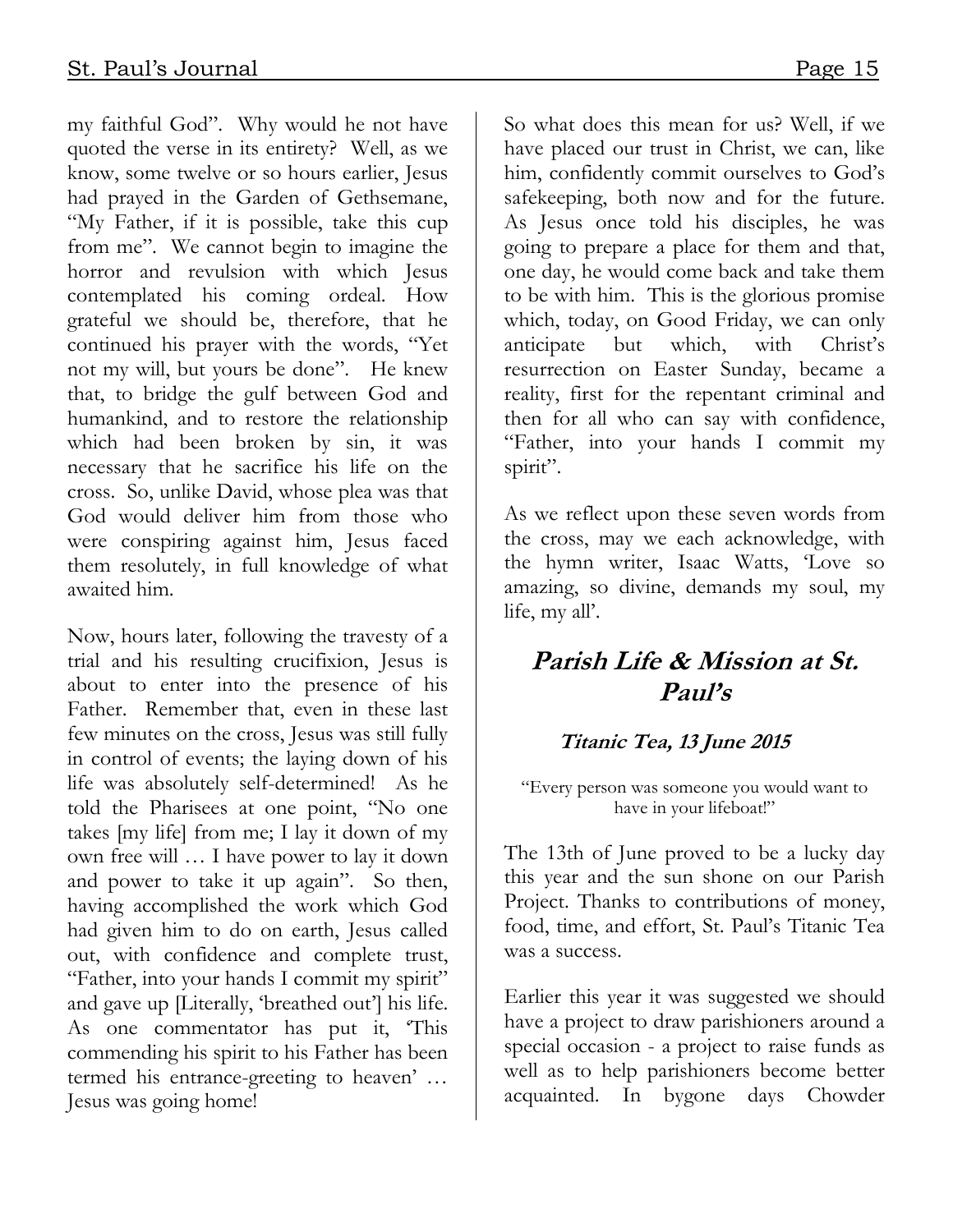Lunches were held weekly during Lent in the Church Hall and a tent was regularly set up on the Grand Parade for a Strawberry Tea at the Church Fair on July 1st Blessed with a history of parish projects, several members of the Chancel Guild asked, "Why not have an afternoon tea?" The next question was, "But where?"

Learning the house bequeathed to the women of Halifax by George Wright, now managed by the Council of Women, was available, planning began. The Titanic theme was chosen because George Wright, a parishioner of St. Paul's, had bequeathed the Victorian mansion just prior to his sailing on the Titanic. A little research into afternoon teas in the 1912 era and of what had been served in the Titanic's dining room, helped to form our tea menu. The date was set and food was requested.

Scones and clotted cream were created as well as cucumber, chicken, and salmon sandwiches, lemon tarts, tea breads, and other sweets. The menu received high praise from guests for quality and variety. Some claimed it was the best tea they had ever attended. Thanks to many parishioners who graciously loaned tiered cake plates and teapots, guests received personalized service in a setting that was traditional and entertaining. Like afternoon teas in the 1912 era, music was provided. Pianist Ian Bent who has specialized in music from the Edwardian era performed throughout each of the two seatings.

Our youth, both young men and young women, who served also contributed to the atmosphere of the event. They were a joy to

see as they served guests and socialized with them. Guests were most complimentary. The young men were praised on wearing shirts and ties.

The idea to include a Silent Auction was also well received. Parishioners contributed a number of outstanding items. Thus people were enticed to actively participate. At the end of the event we found we had raised more from the auction than from selling tea tickets.

The team of helpers who worked behind the scenes (ages 8 to 80+) pulled together and although the Butler's Pantry provided limited space proved "many hands lighten the load and can accomplish much". From transporting supplies, setting up tables, arranging plates, making tea, doing dishes, to finally seeing things cleared away, including doing linens, and returning items that were loaned, it was a great experience and a privilege to have worked and socialized together. Every person was someone you would want to have in your lifeboat!

Would we do it again? Time will tell. The venue limited us to serving 120 people, 60 per seating. Regrettably we only sold 75% of our tickets. The earlier time was the most popular. In retrospect the system for selling tickets would need to be different. Another venue that allows more people per seating and has a service kitchen would be helpful. But this year's venue supported the Titanic theme and people told us they enjoyed the atmosphere created at the George Wright House. At the end of the day many parishioners were joined together in a common cause and \$3300 was raised for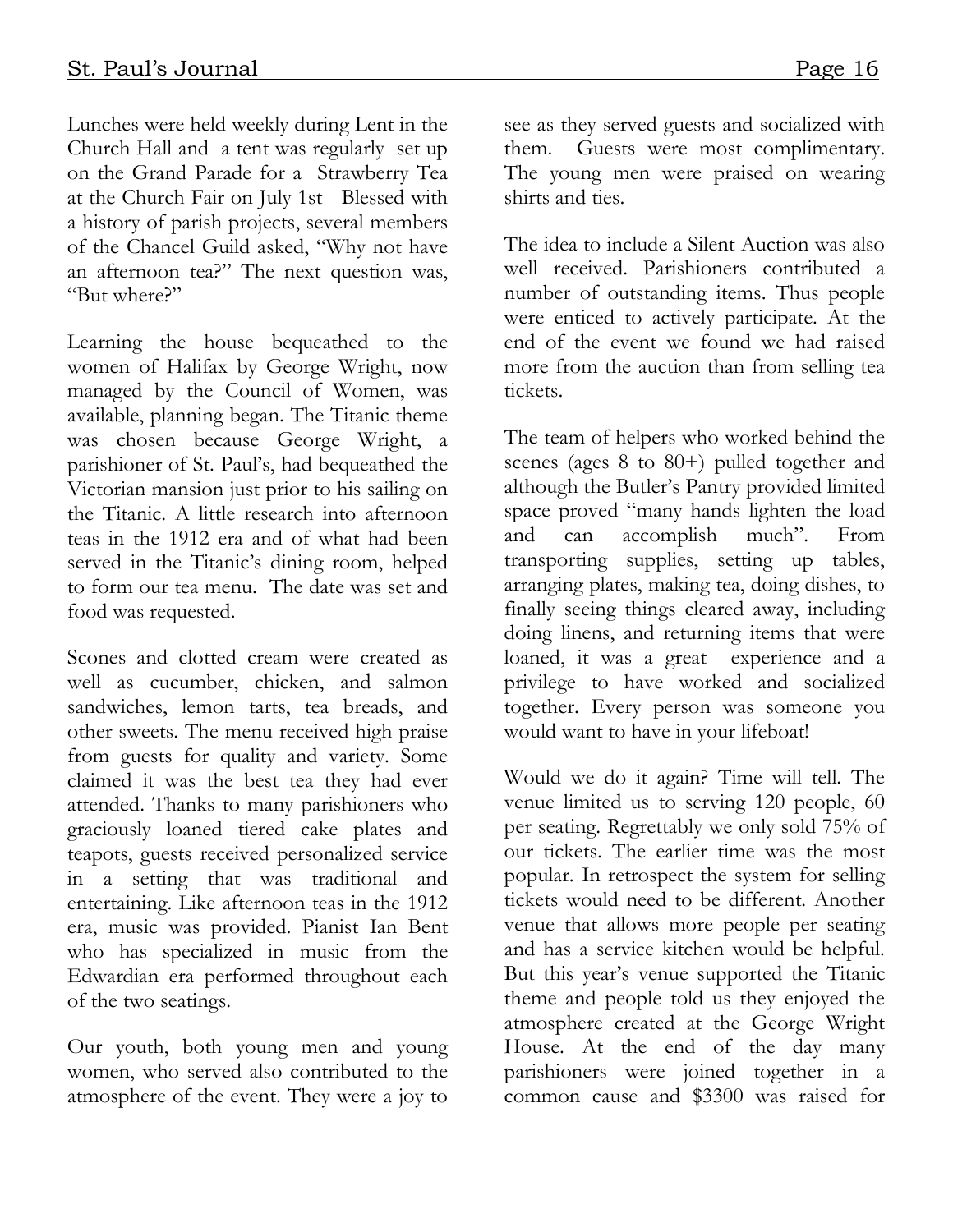outreach activities. As a result contributions have been made to: The Primate's World Relief and Development Fund, The Rector's Discretionary Fund and The Fish.

A sincere thank you to everyone who contributed in creating the event and/or participated by attending. We have shown afternoon teas are not out of fashion and many people enjoy wearing a hat to tea. Plus we benefitted from having many talented and willing people at St. Paul's. Another year? Another theme? Another venue? More people involved? An earlier date? More tickets sold?… Time will tell.

#### **Margaret Bateman Ellison**

#### **St. Paul's and the Great War "For King and Country" June – September 2015**

Our summer exhibition is greatly indebted to the many hours of research by Tinker McKay (who provided us with so much of St. Paul's own history to work with) and to the astute eye and design sense of Mike Vavra who created the didactic panels that enflesh the stories and lives of some of those who worshipped at St. Paul's a century or more ago. The exhibition had grown out of conversations with Tinker as she shared the many interesting glimpses of our shared parish and individual stories as they related to the era of the Great War. Photographs, sketches, excerpts from texts and personal correspondence helped describe the character and qualities of the young soldiers who joined the war effort – and that of their families and friends, and the clergy of St. Paul's. The recurring motif in the exhibition was the Memorial Arch at St. Paul's that bears the names of 91 young men who died in that conflict.

Indeed, the exhibition's narrative (very much like a work-in-progress, and likened to an archeological dig that daily brings new finds to the surface) is *our* story today as parishioners of St. Paul's. It should not strike someone as strange to find these images and stories on display within a church. With the men and women whose lives are highlighted in this exhibition we have all been baptised into a shared new and eternal life. In a homily, Br. Mark Brown (SSJE), refers to the physical church as a kind of threshold between two infinities, the one "behind us the certainty of decay and demise of all things – and before us the eternity of true life [.] A church can be a place where we come to know that this new infinity is our birthright. That having called us up and out of non-existence, the Creator invites us to be with him in the place of infinite life. The place where the Saints have gone before us."

*Then he said, to me, 'Mortal, these bones are the whole house of Israel. They say, "Our bones are dried up, and our hope is*  lost; we are cut off completely." Therefore prophesy, and say to *them, Thus says the Lord your God: I am going to open your graves, and bring you up from your graves, O my people; and I will bring you back to the land of Israel. And you shall know that I am the Lord, when I open your graves, O my people. I will put my spirit within you, and you shall live, and I will place you on your own soil; then you shall know that I, the Lord, have spoken and will act, says the Lord.'*

*Ezekiel 37.11-14*

**Ian McKinnon, Parish Artist-in- Residence**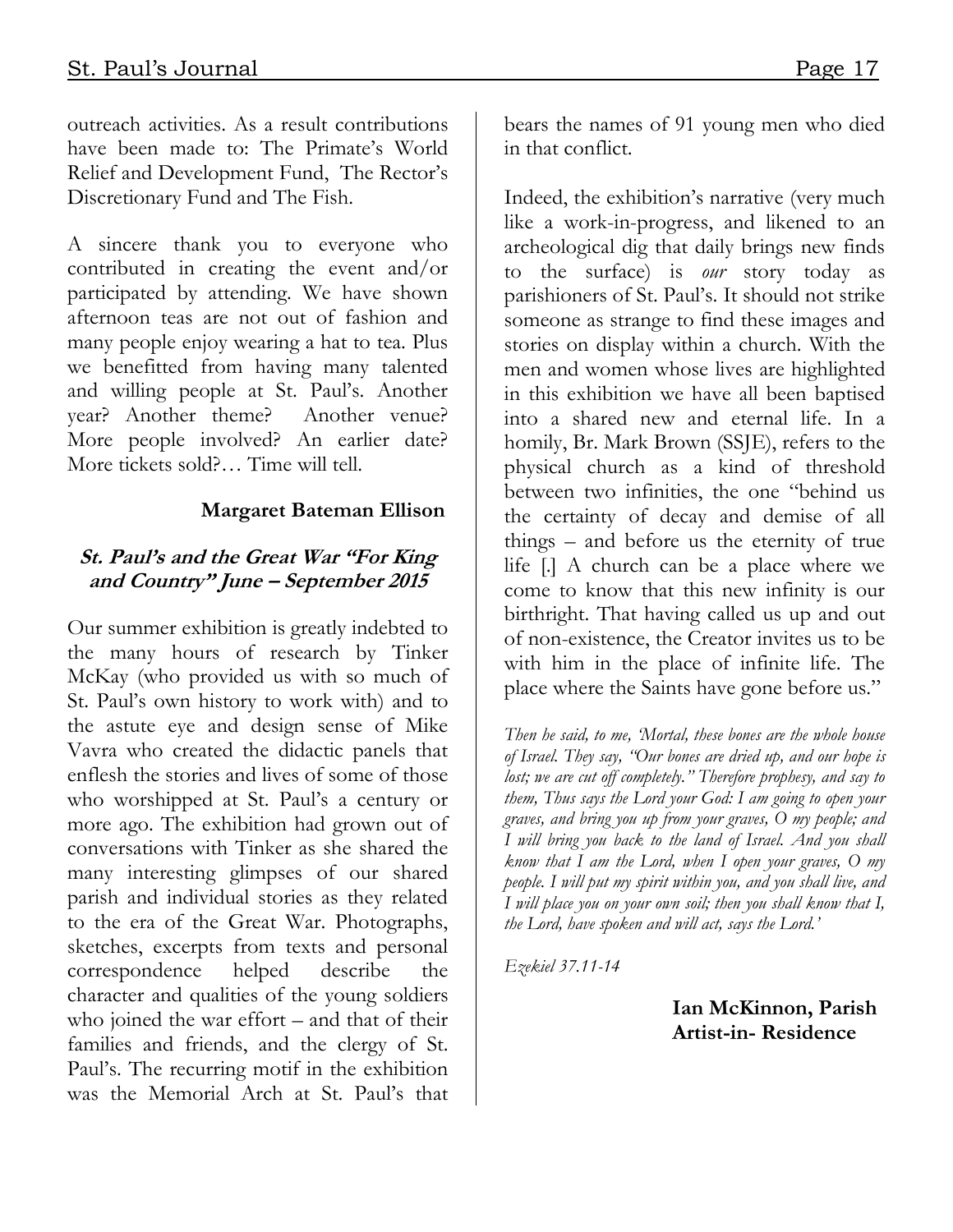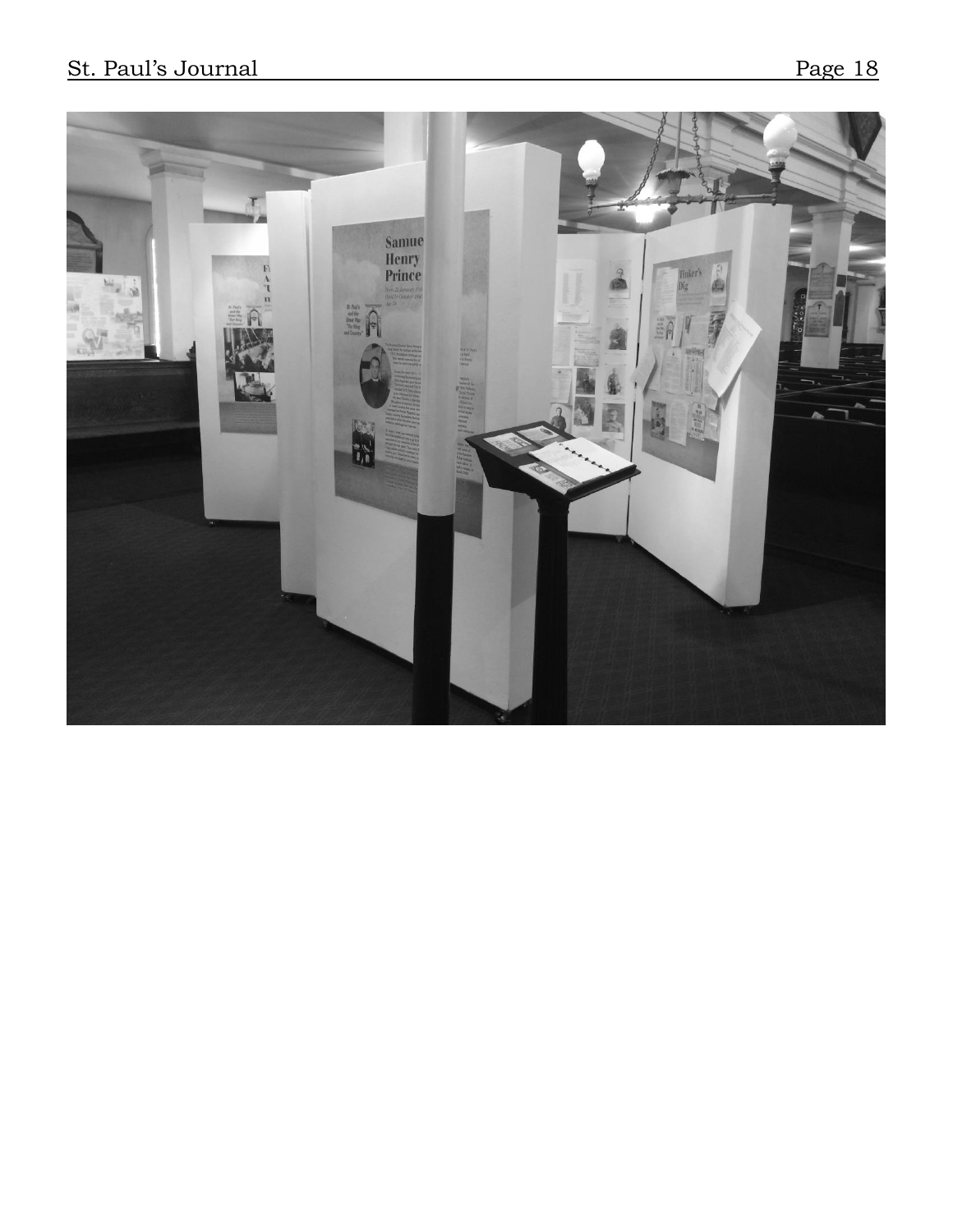# Frank-**Albert Symons**

 $\begin{array}{ccc} \ddots & \ddots & \ddots \end{array}$ 

Born 28 April 1869 Killed in action 30 April 1917  $| \text{ige } 48$ 



Colonal Frank Albert Symons, CMG,<br>DSO, RAMC, born at Habfax, 28 April<br>1869, baptized 27 May 1869, was the Fourth of five sons and six daughters<br>al Jahn Hughes Symans of Devanshire,<br>who came to Nova Scotia in the 1840s

Who came to Neve Scotta in the 1840s<br>
Frank chose modeline as he career<br>
Frank chose modeling in 1887 at Dalbourgh University<br>
College ha went on to Edmoburgh University<br>
CPL He yound the Royal Acroy Market and the spread<br>

In October 1914 he was Commanding Officer of No. 1 Caracaly<br>
Clearing Sistion in France. For 'service in connection with<br>
Clearing Sistion in France. For 'service in connection with<br>
1915 and promoted Lieutenant Coloral i In October 1914 he was Commanding Officer of No. 1 Casualty

St Paul's and the Great War "For King and Country

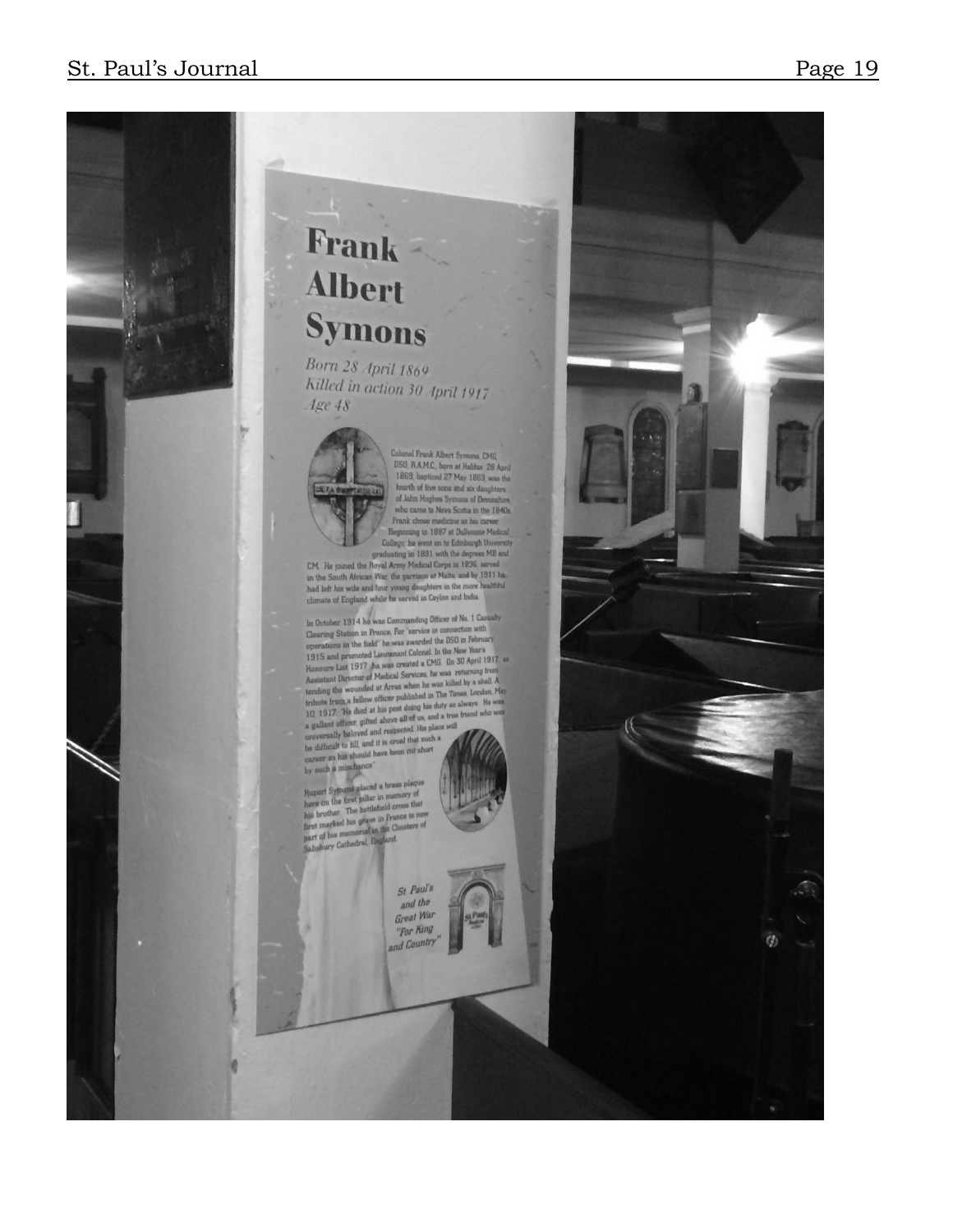

**Our Student Guides for this summer: Marina Bruggeman (left) and Bailey Bowden (right).**

#### **Marina Bruggeman**

I am Marina and I am entering my second year of law at Dalhousie University. I am originally from Ontario and I completed my undergraduate degree at the University of Guelph where I double majored in Classical Studies and Criminal Justice and Public Policy. I was very pleased to be a summer guide at St. Paul's. As a student of history, it was an honour to work in such an historic location.

*Marina Bruggeman*

#### **Bailey Bowden**

Hello there! My name is Bailey Bowden, and I am so pleased to have had the opportunity to return to St Paul's for a second term. I previously worked here in the fall of 2014 during the height of the cruise ship season. I am currently in my fourth year at Mount Saint Vincent University where I am in the Public Relations program with a minor in Family Studies. I have enjoyed seeing new faces and meeting new people.

*Bailey Bowde*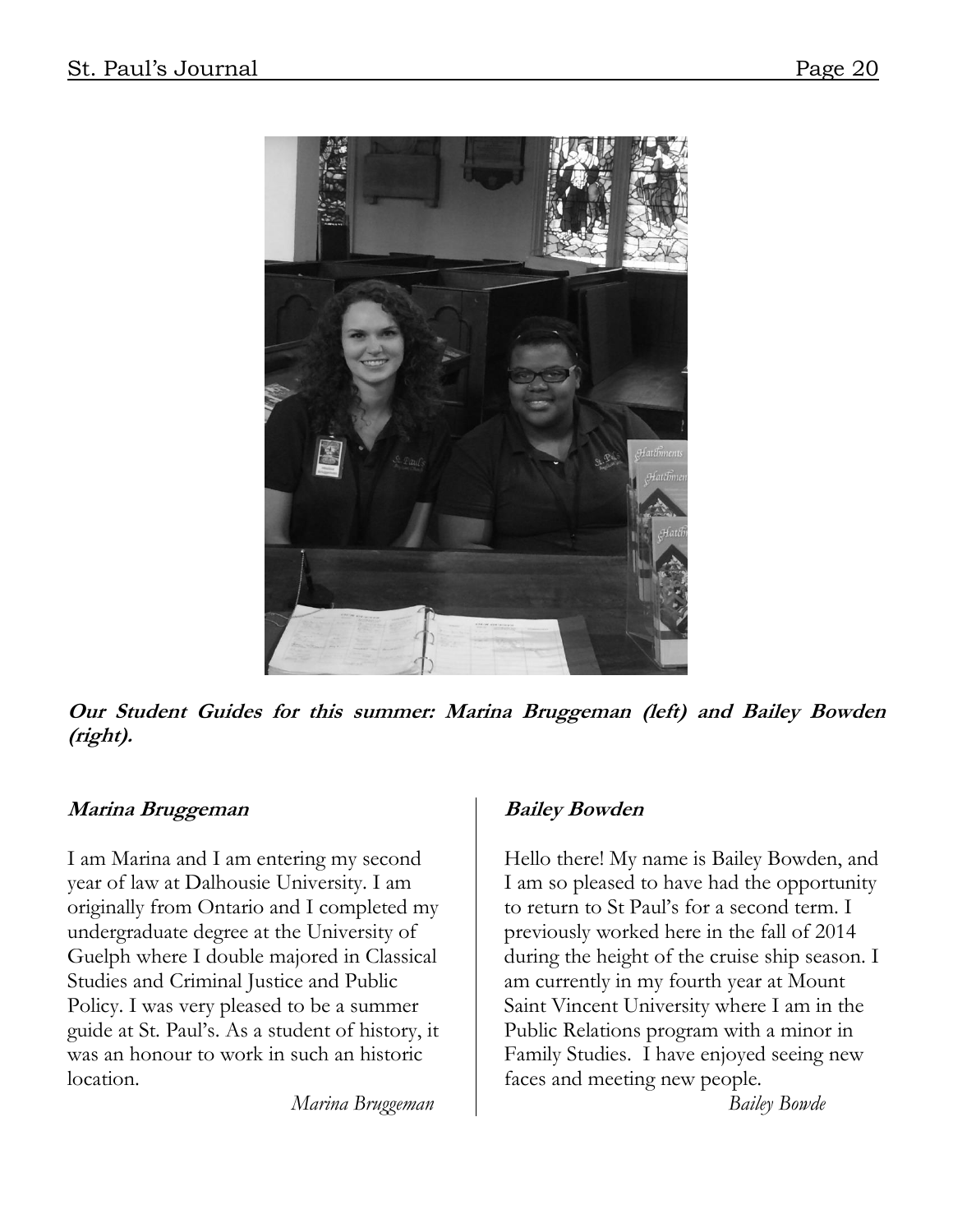### **St. Paul's Church, Halifax Liturgies & Readings: Pentecost Season 2015**

*Revised 10 June 2015*

| $14$ June                                   | <b>Pentecost 3</b> Green  |                                                       | 10 am Eucharist                                                                 | BCP        |                              |
|---------------------------------------------|---------------------------|-------------------------------------------------------|---------------------------------------------------------------------------------|------------|------------------------------|
| 1 Samuel 15.34-16.13                        |                           | Psalm 20                                              | II Corinthians 5:6-17                                                           |            | Mark 4:26-34                 |
| $21$ June                                   |                           | <b>Pentecost 4</b> Green 10 am Eucharist              |                                                                                 | BAS        |                              |
| I Samuel 17.1-49                            |                           | Psalm 9                                               | II Corinthians 6:1-13                                                           |            | Mark 4:35-41                 |
| $28$ June                                   | <b>Pentecost 5</b> Green  |                                                       | 10 am Eucharist                                                                 | BCP        |                              |
| II Samuel 1.1; 17-27                        |                           | Psalm 130                                             | II Corinthians 8:1-15                                                           |            | Mark 5.21-43                 |
| $5 \; \mu$                                  | <b>Pentecost 6 Green</b>  |                                                       | 10 am Eucharist                                                                 | <b>BAS</b> |                              |
| <b>II</b> Samuel 5:1-10                     |                           | Psalm 48                                              | II Corinthians 12:2-10                                                          |            | Mark 6:1-13                  |
| $12$ July                                   | <b>Pentecost 7 Green</b>  |                                                       | 10 am Eucharist                                                                 | <b>BCP</b> |                              |
| II Samuel $6:1-19$                          |                           | Psalm 24                                              | Ephesians 1:1-14                                                                |            | Mark 6:14-29                 |
| $19$ July                                   | <b>Pentecost 8</b> Green  |                                                       | 10 am Eucharist                                                                 | <b>BAS</b> |                              |
| II Samuel 7:1-17                            |                           | Psalm 89:20-37                                        | Ephesians 2:11-22                                                               |            | Mark 6:30-34, 53-56          |
| $26$ July                                   | <b>Pentecost 9</b> Green  |                                                       | 10 am Eucharist                                                                 | <b>BCP</b> |                              |
| <b>II</b> Samuel 11:1-15                    |                           | Psalm 14                                              | Ephesians 3:14-21                                                               |            | John 6:1-21                  |
| 2 August                                    |                           | <b>Pentecost 10</b> Green (Natal Wkd)10 am Eucharist  |                                                                                 | <b>BAS</b> |                              |
| II Samuel 11:26-12:13                       |                           | Psalm 51                                              | Ephesians 4:1-16                                                                |            | John 6:24-35                 |
|                                             |                           | 9 August Transfiguration Sunday White 10 am Eucharist |                                                                                 | BCP        |                              |
| Daniel 7:9-14                               |                           | Psalm 99                                              | II Peter 1:16-19                                                                |            | Luke 9:28-36                 |
| 16 August                                   | <b>Pentecost 12</b> Green |                                                       | 10 am Eucharist                                                                 | BAS        |                              |
| I Kings 2:10-12; 3:3-14                     |                           | Psalm 111                                             | Ephesians 5:15-20                                                               |            | John 6:51-58                 |
| 23 August                                   | <b>Pentecost 13</b> Green |                                                       | 10 am Eucharist                                                                 | BCP        |                              |
| I Kings 8:22-43 Psalm 84                    |                           |                                                       | Ephesians 6:10-20                                                               |            | John 6:56-69                 |
| 30 August <b>Pentecost 14</b> Green (265th) |                           |                                                       | 10 am Eucharist                                                                 | <b>BAS</b> |                              |
| Song of Solomon 2:1-13                      |                           | Psalm 45                                              | James 1:16-27                                                                   |            | Mark 7:1-23                  |
| 6 September                                 | <b>Pentecost 15</b> Green |                                                       | 10 am Eucharist                                                                 | BCP        |                              |
| Proverbs 22:1-23                            |                           | Psalm 125                                             | James 2:1-26                                                                    |            | Mark 7:24-37                 |
|                                             |                           |                                                       | 13 September <b>Pentecost 16</b> Green (Back to Church!) 10 am <b>Eucharist</b> |            | <b>BAS</b> (Parish Luncheon) |
| Proverbs 1:20-33                            |                           | Psalm 19                                              | James 3:1-12                                                                    |            | Mark 8:27-38                 |
| 20 September Pentecost 17 Green             |                           |                                                       | 10 am Eucharist                                                                 | BCP        |                              |
| <i>Proverbs</i> 31:10-31                    |                           | Psalm 1                                               | <i>James</i> $3:1 - 4:10$                                                       |            | Mark 9:30-37                 |
| 27 September Pentecost 18                   |                           | Green                                                 | 10 am Eucharist                                                                 | <b>BAS</b> |                              |
| Esther 7:1-10; 9:20-22                      |                           | Psalm 124                                             | James 4.11-5.20                                                                 |            | Mark 9:38-50                 |
| 4 October Pentecost 19                      |                           | Green                                                 | 10 am Eucharist                                                                 | <b>BAS</b> |                              |
| $Job 1.1-5; 2.1-10$                         |                           | Psalm 26                                              | Hebrews 1.1-4; 2.5-18                                                           |            | Mark 10.2-16                 |
| 11 October Thanksgiving Sunday White        |                           |                                                       | 10 am Eucharist                                                                 | <b>BCP</b> |                              |
| Deuteronomy 26:1-13                         |                           | Psalm 100                                             | Philippians 4.4-9                                                               |            | John 6:25-35                 |
| 18 October Pentecost 21                     |                           | Green                                                 | 10 am Eucharist                                                                 | <b>BAS</b> |                              |
| Job 38.1-39.4                               |                           | Psalm 104                                             | Hebrews 5.1-6.3                                                                 |            | Mark 10.35-45                |